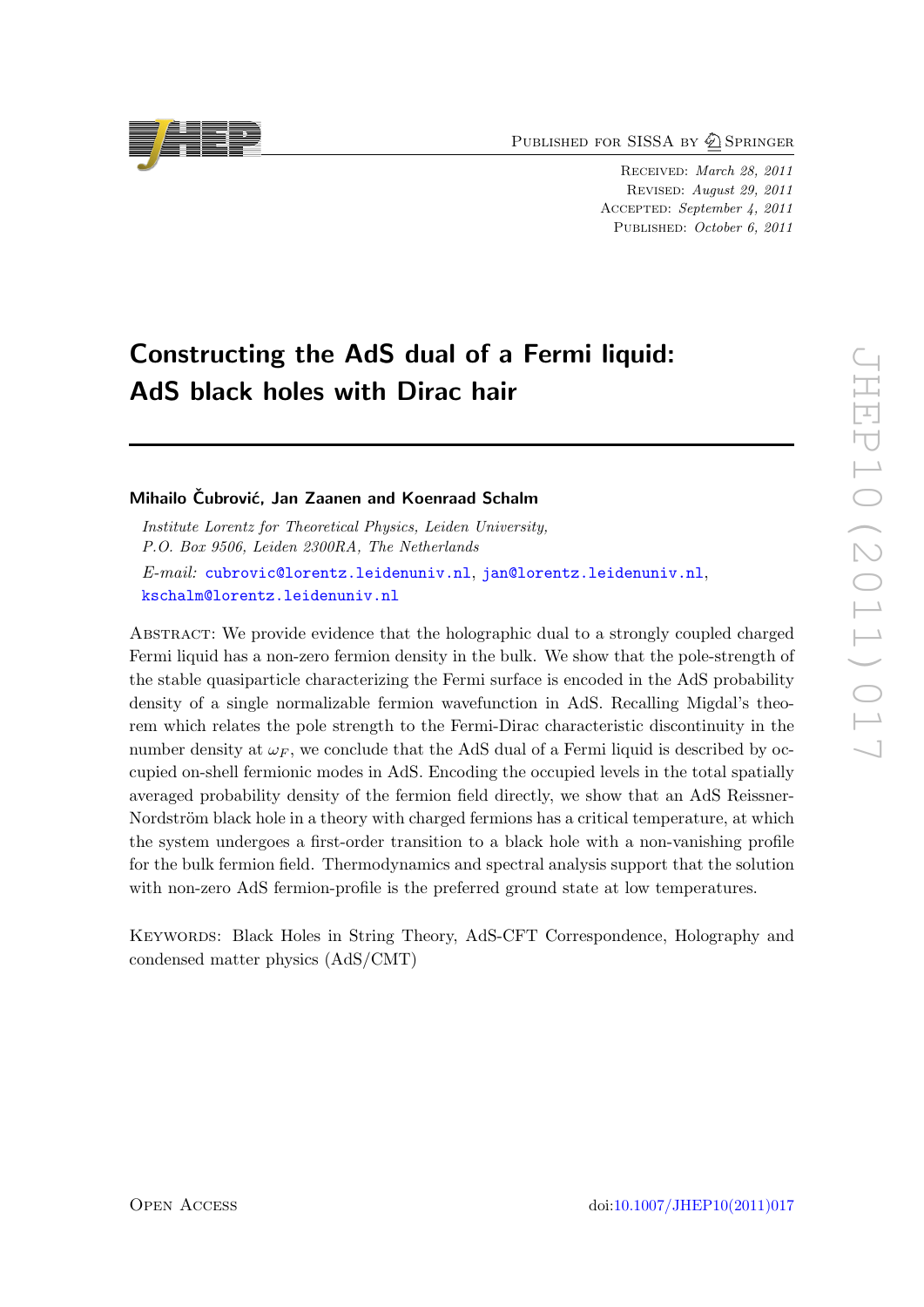## Contents

|          |                                                           | 1 Introduction                                                                       | 1                       |
|----------|-----------------------------------------------------------|--------------------------------------------------------------------------------------|-------------------------|
| $\bf{2}$ | From Green's function to AdS/CFT rules for a Fermi liquid |                                                                                      | $\overline{\mathbf{4}}$ |
|          | 2.1                                                       | The AdS dual of a stable Fermi liquid: applying Migdal's relation<br>holographically | 8                       |
|          |                                                           | Boundary conditions and normalizability<br>2.1.1                                     | 11                      |
| 3        | An AdS black hole with Dirac hair                         |                                                                                      | 12                      |
|          | 3.1                                                       | Thermodynamics                                                                       | <b>16</b>               |
|          | $3.2^{\circ}$                                             | At the horizon: entropy collapse to a Lifshitz solution                              | 17                      |
|          | 3.3                                                       | A BH with Dirac hair                                                                 | 18                      |
|          |                                                           | Finite fermion density solutions in AdS-RN<br>3.3.1                                  | 19                      |
|          |                                                           | 3.3.2 Finite fermion density in AdSS                                                 | 22                      |
|          | 3.4                                                       | Confirmation from fermion spectral functions                                         | 23                      |
|          |                                                           | 4 Discussion and conclusion                                                          | 24                      |

#### <span id="page-1-0"></span>1 Introduction

Fermionic quantum criticality is thought to be an essential ingredient in the full theory of high  $T_c$  superconductivity  $[1, 2]$  $[1, 2]$ . The cleanest experimental examples of quantum criticality occur in heavy-fermion systems rather than high  $T_c$  cuprates, but the experimental measurements in heavy fermions raise equally confounding theoretical puzzles [\[3\]](#page-26-2). Most tellingly, the resistivity scales linearly with the temperature from the onset of superconductivity up to the crystal melting temperature [\[4\]](#page-26-3) and this linear scaling is in conflict with single correlation length scaling at criticality [\[5\]](#page-26-4). The failure of standard perturbative theoretical methods to describe such behavior is thought to indicate that the underlying quantum critical system is strongly coupled [\[6,](#page-26-5) [7\]](#page-26-6).

The combination of strong coupling and scale-invariant critical dynamics makes these systems an ideal arena for the application of the AdS/CFT correspondence: the wellestablished relation between strongly coupled conformal field theories (CFT) and gravitational theories in anti-de Sitter (AdS) spacetimes. An AdS/CFT computation of singlefermion spectral functions — which are directly experimentally accessible via Angle-Resolved Photoemission Spectroscopy  $[8-10]$  — bears out this promise of addressing fermionic quantum criticality  $[11-15]$  (see also  $[16, 17]$  $[16, 17]$ ). The AdS/CFT single fermion spectral function exhibits distinct sharp quasiparticle peaks, associated with the formation of a Fermi surface, emerging from a scale-free state. The fermion liquid which this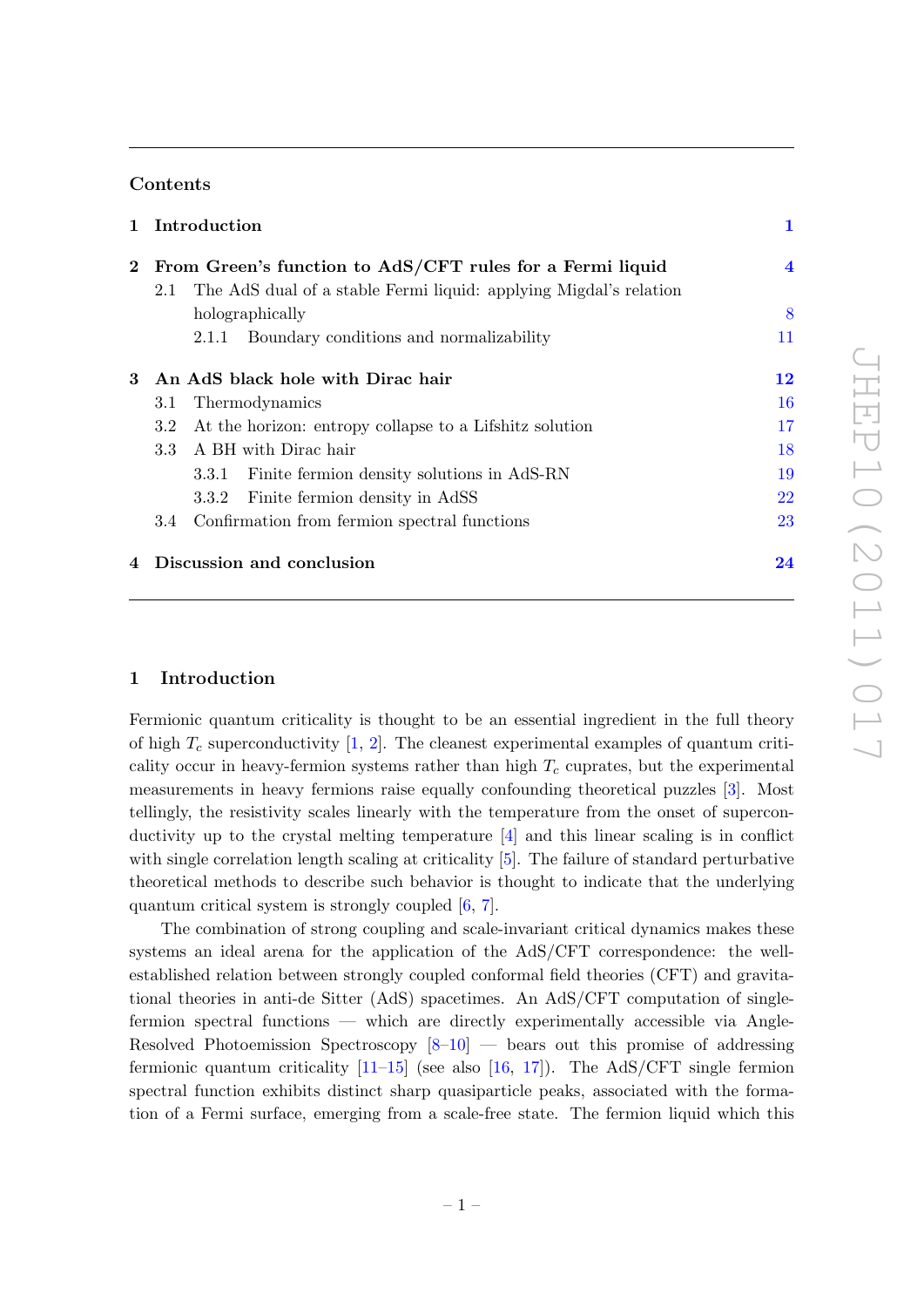Fermi surface captures is generically singular: it has either a non-linear dispersion or nonquadratic pole strength [\[11,](#page-27-2) [13\]](#page-27-6). The precise details depend on the parameters of the AdS model.

From the AdS gravity perspective, peaks with linear dispersion correspond to the existence of a stable charged fermionic quasinormal mode in the spectrum of a charged AdS black hole. The existence of a stable charged bosonic quasinormal mode is known to signal the onset of an instability towards a new ground state with a pervading Bose condensate extending from the charged black hole horizon to the boundary of AdS. The dual CFT description of this charged condensate is spontaneous symmetry breaking as in a superfluid and a conventional superconductor  $[18–21]$  $[18–21]$ . For fermionic systems empirically the equivalent robust  $T = 0$  ground state is the Landau Fermi Liquid — the quantum ground state of a system with a finite number of fermions. The existence of a stable fermionic quasinormal mode suggests that an AdS dual of a finite fermion density state exists.

Here we shall make a step towards the set of AdS/CFT rules for CFTs with a finite fermion density. The essential ingredient will be Migdal's theorem, which relates the characteristic jump in fermion occupation number at the energy  $\omega_F$  of the highest occupied state to the pole strength of the quasiparticle. The latter we know from the spectral function analysis and its AdS formulation is therefore known. Using this, we can show that the fermion number discontinuity is encoded in the probability density of the normalizable wavefunction of the dual AdS fermion field.

This shows that the AdS dual of a Fermi liquid is given by a system with occupied fermionic states in the bulk. The Fermi liquid is clearly not a scale invariant state, but any such states will have energy, momentum/pressure and charge and will change the interior geometry from AdS to something else. Which particular (set of) state(s) is the right one, it does not yet tell us, as this conclusion relies only on the asymptotic behavior of fermion fields near the AdS boundary. Here we shall take the simplest such state: a single fermion.<sup>[1](#page-2-0)</sup> Constructing first a set of equations in terms of the spatially averaged density, we find the associated backreacted asymptotically AdS solution. This approximate solution is already good enough to solve several problems of principle:

• A charged AdS black hole in the presence of charged fermionic modes has a critical temperature below which fermionic Dirac "hair" forms. For our effective single fermion solution, the derivative of the free energy has the characteristic discontinuity of a first order transition. In AdS/CFT this has to be the case: In contrast to bosonic quasinormal modes, a fermionic quasinormal mode can never cause a linear instability indicative of a continuous phase transition. In the language of spectral functions, the pole of the retarded Green's function can never cross to the upper-half plane  $[13]$ <sup>[2](#page-2-1)</sup>. The absence of a perturbative instability between this conjectured Dirac "black hole hair" solution and the "bald" charged AdS black hole can be explained if the transition is a first order gas-liquid transition. The existence of first order transition follows from a thermodynamic analysis of the free energy rather than a spectral analysis of small fluctuations.

<span id="page-2-0"></span><sup>&</sup>lt;sup>1</sup>These solutions are therefore the AdS extensions of  $[22-25]$  $[22-25]$ .

<span id="page-2-1"></span><sup>&</sup>lt;sup>2</sup>Ref. [\[41\]](#page-28-1) argues that the instability can be second order.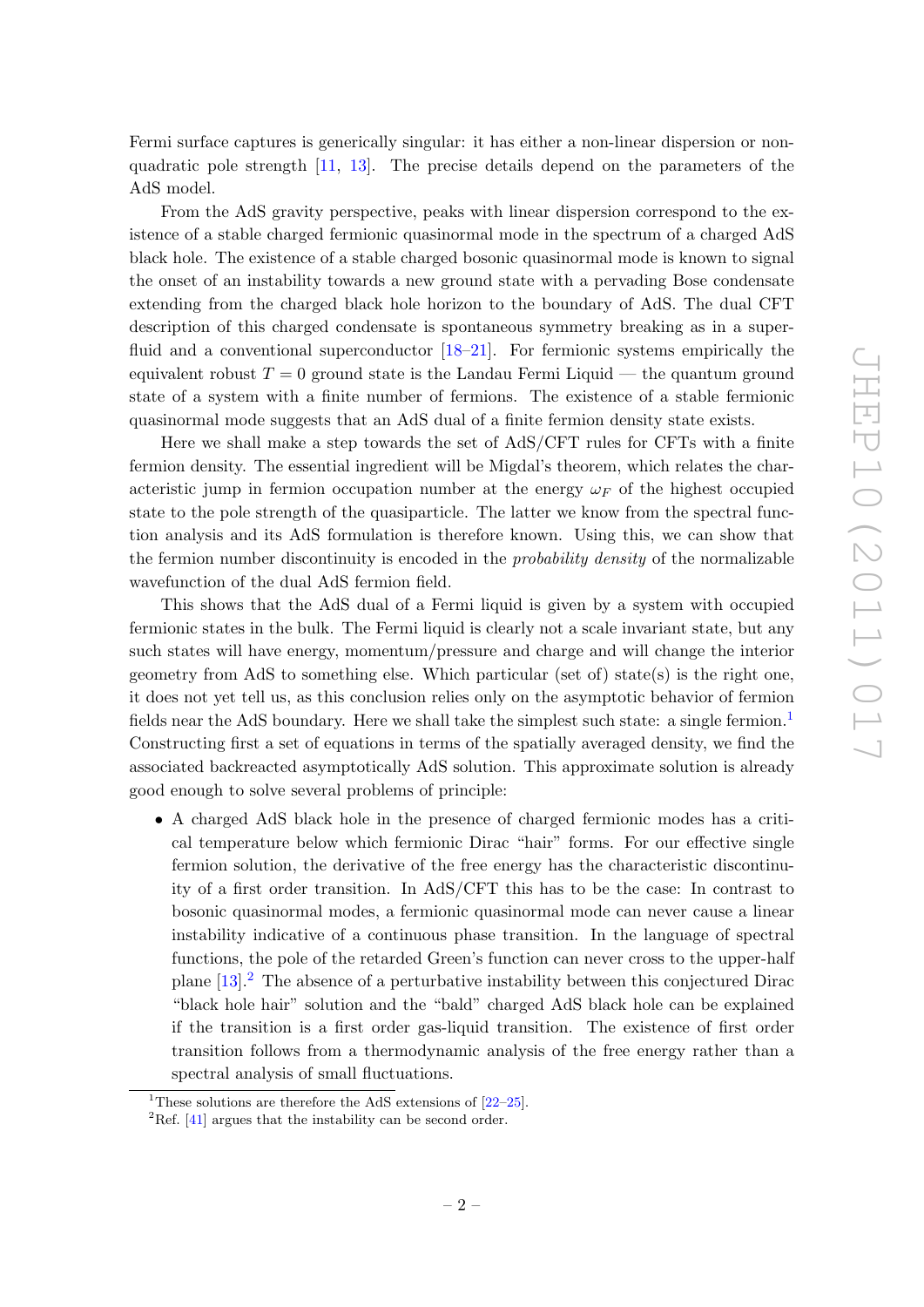- This solution with finite fermion profile is the preferred ground state at low temperatures compared to the bare charged AdS black hole. The latter is therefore a false vacuum in a theory with charged fermions. Confusing a false vacuum with the true ground state can lead to anomalous results. Indeed the finite temperature behavior of fermion spectral functions in AdS Reissner-Nordström, exhibited in the combination of the results of  $[11, 13]$  $[11, 13]$  and  $[12]$ , shows strange behavior. The for-mer [\[11,](#page-27-2) [13\]](#page-27-6) found sharp quasiparticle peaks at a frequency  $\omega_F = 0$  in natural AdS units, whereas the latter [\[12\]](#page-27-10) found sharp quasiparticle peaks at finite Fermi energy  $\omega_F \neq 0$ . As we will show, both peaks in fact describe the same physics: the  $\omega_F \neq 0$ peak is a finite temperature manifestation of (one of the)  $\omega = 0$  peaks in [\[13\]](#page-27-6). Its shift in location at finite temperature is explained by the existence of the nearby true finite fermion density ground state, separated by a potential barrier from the AdS Reissner-Nordström solution.
- The solution we construct here only considers the backreaction on the electrostatic potential. We show, however, that the gravitational energy density diverges at the horizon. This ought to be, as one expects the infrared geometry to change due to fermion profile. The charged AdS-black hole solution corresponds to a CFT system in a state with large ground state entropy. This is the area of the extremal black-hole horizon at  $T = 0$ . Systems with large ground-state entropy are notoriously unstable to collapse to a low-entropy state, usually by spontaneous symmetry breaking. In a fermionic system it should be the collapse to the Fermi liquid. The final state will generically be a geometry that asymptotes to Lifschitz type, i.e. the background breaks Lorentz-invariance and has a double-pole horizon with vanishing area, as expounded in [\[26\]](#page-28-2). Indeed the gravitational energy density diverges at the horizon in a similar way as other systems that are known to gravitationally backreact to a Lifshitz solution. The fully backreacted geometry includes important separate physical aspects — it is relevant to the stability and scaling properties of the Fermi liquid and will be considered in a companion article.

The Dirac hair solution thus captures the physics one expects of the dual of a Fermi liquid. We have based its construction on a derived set of AdS/CFT rules to describe systems at finite fermion density. Qualitatively the result is as expected: one also needs occupied fermionic states in the bulk. Next to our effective single fermion approximation, another simple candidate is the backreacted AdS-Fermi-gas [\[26\]](#page-28-2)/electron star [\[27\]](#page-28-3) which appeared during the course of this work.<sup>[3](#page-3-0)</sup> The difference between the two approaches are the assumptions used to reduce the interacting Fermi system to a tractable solution. Ideally, one should carefully track all the fermion wavefunctions as in the recent article [\[38\]](#page-28-4). As explained in [\[31\]](#page-28-5) the Fermi-gas and the single Dirac field are the two "local" approximations to the generic non-local multiple fermion system in the bulk, in very different regimes of applicability. The electron-star/Fermi-gas is considered in the Thomas-Fermi limit where the microscopic charge of the constituent fermions is sent to zero keeping the overall charge

<span id="page-3-0"></span><sup>&</sup>lt;sup>3</sup>See also [\[28,](#page-28-6) [29\]](#page-28-7). An alternative approach to back-reacting fermions is [\[30\]](#page-28-8).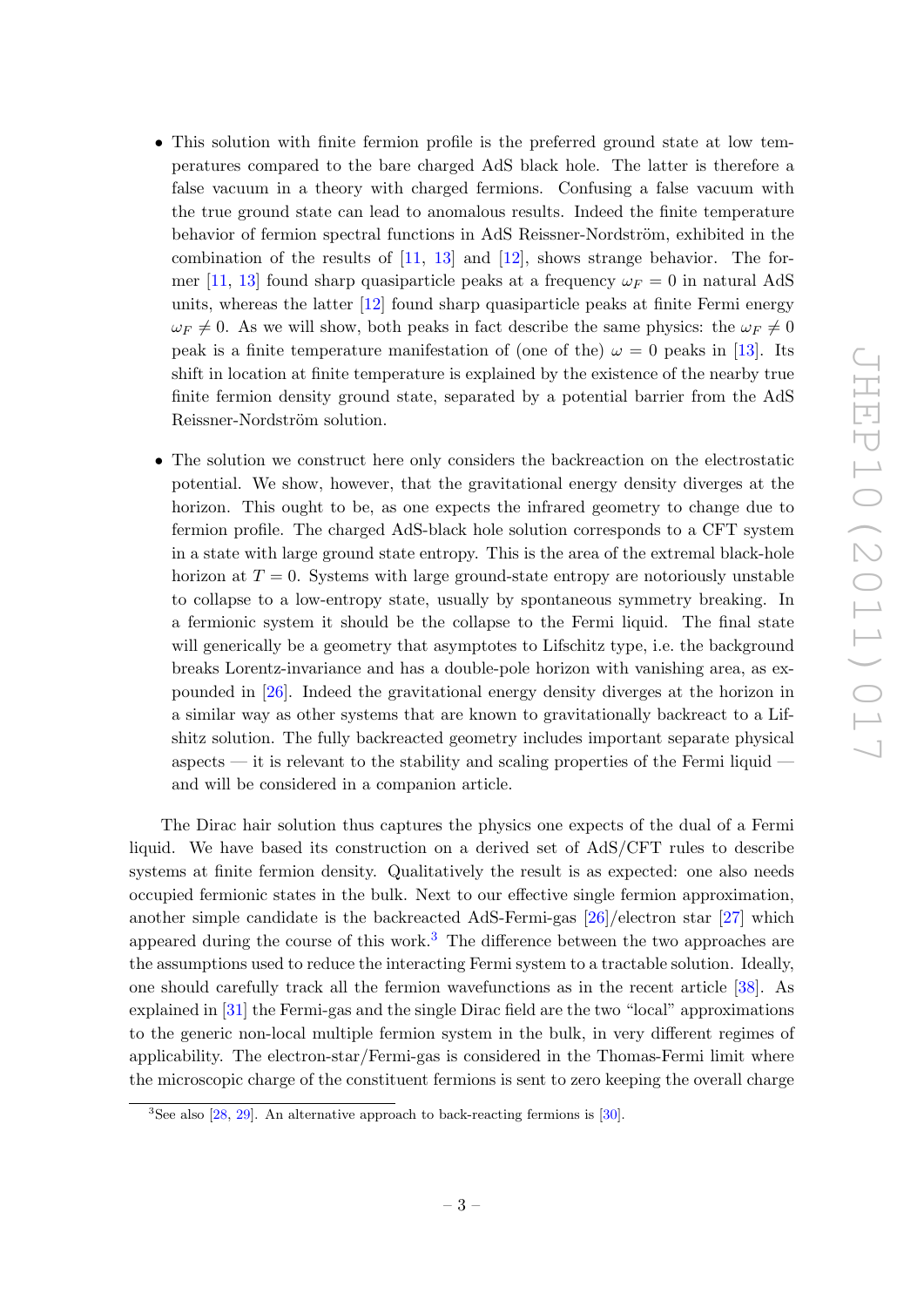fixed, whereas the single Dirac field clearly is the 'limit' where the microscopic charge equals the total charge in the system. This is directly evident in the spectral functions of both systems. The results presented here show that each pole in the CFT spectral function corresponds to a unique occupied Fermi state in the bulk; the electron star spectra show a parametrically large number of poles [\[31](#page-28-5)[–33\]](#page-28-9), whereas the Dirac hair state has a single quasiparticle pole by construction. The AdS-Dirac-hair black hole derived here therefore has the benefit of a direct connection with a unique Fermi liquid state in the CFT. This is in fact the starting point of our derivation.

In the broader context, the existence of both the Dirac hair and backreacted Fermi gas solution is not a surprise. It is a manifestation of universal physics in the presence of charged AdS black holes. The results here, and those of [\[11,](#page-27-2) [13,](#page-27-6) [26,](#page-28-2) [27\]](#page-28-3), together with the by now extensive literature on holographic superconductors, i.e. Bose condensates, show that at sufficiently low temperature in units of the black-hole charge, the electric field stretching to AdS-infinity causes a spontaneous discharge of the bulk vacuum outside of the horizon into the charged fields of the theory — whatever their nature. The positively charged excitations are repelled by the black hole, but cannot escape to infinity in AdS and they form a charge cloud hovering over the horizon. The negatively charged excitations fall into the black-hole and neutralize the charge, until one is left with an uncharged black hole with a condensate at finite T or a pure asymptotically AdS-condensate solution at  $T = 0$ . As [\[26,](#page-28-2) [27\]](#page-28-3) and we show, the statistics of the charged particle do not matter for this condensate formation, except in the way it forms: bosons superradiate and fermions nucleate. The dual CFT perspective of this process is "entropy collapse". The final state therefore has negligible ground state entropy and is stable. The study of charged black holes in AdS/CFT is therefore a novel way to understand the stability of charged interacting matter which holds much promise.

#### <span id="page-4-0"></span>2 From Green's function to AdS/CFT rules for a Fermi liquid

We wish to show how a solution with finite fermion number  $-$  a Fermi liquid  $-$  is encoded in AdS. The exact connection and derivation will require a review of what we have learned of Dirac field dynamics in AdS/CFT through Green's functions analysis. The defining signature of a Fermi liquid is a quasi-particle pole in the (retarded) fermion propagator,

<span id="page-4-1"></span>
$$
G_R = \frac{Z}{\omega - \mu_R - v_F(k - k_F)} + \text{regular} \tag{2.1}
$$

Phenomenologically a non-zero residue at the pole, Z, also known as the pole strength, is the indicator of a Fermi liquid state. Migdal famously related the pole strength to the occupation number discontinuity at the pole  $\omega = 0$ .

$$
Z = \lim_{\epsilon \to 0} \left[ n_F(\omega - \epsilon) - n_F(\omega + \epsilon) \right]
$$
 (2.2)

where

$$
n_F(\omega) = \int d^2k f_{FD}\left(\frac{\omega}{T}\right) \text{Im} G_R(\omega, k).
$$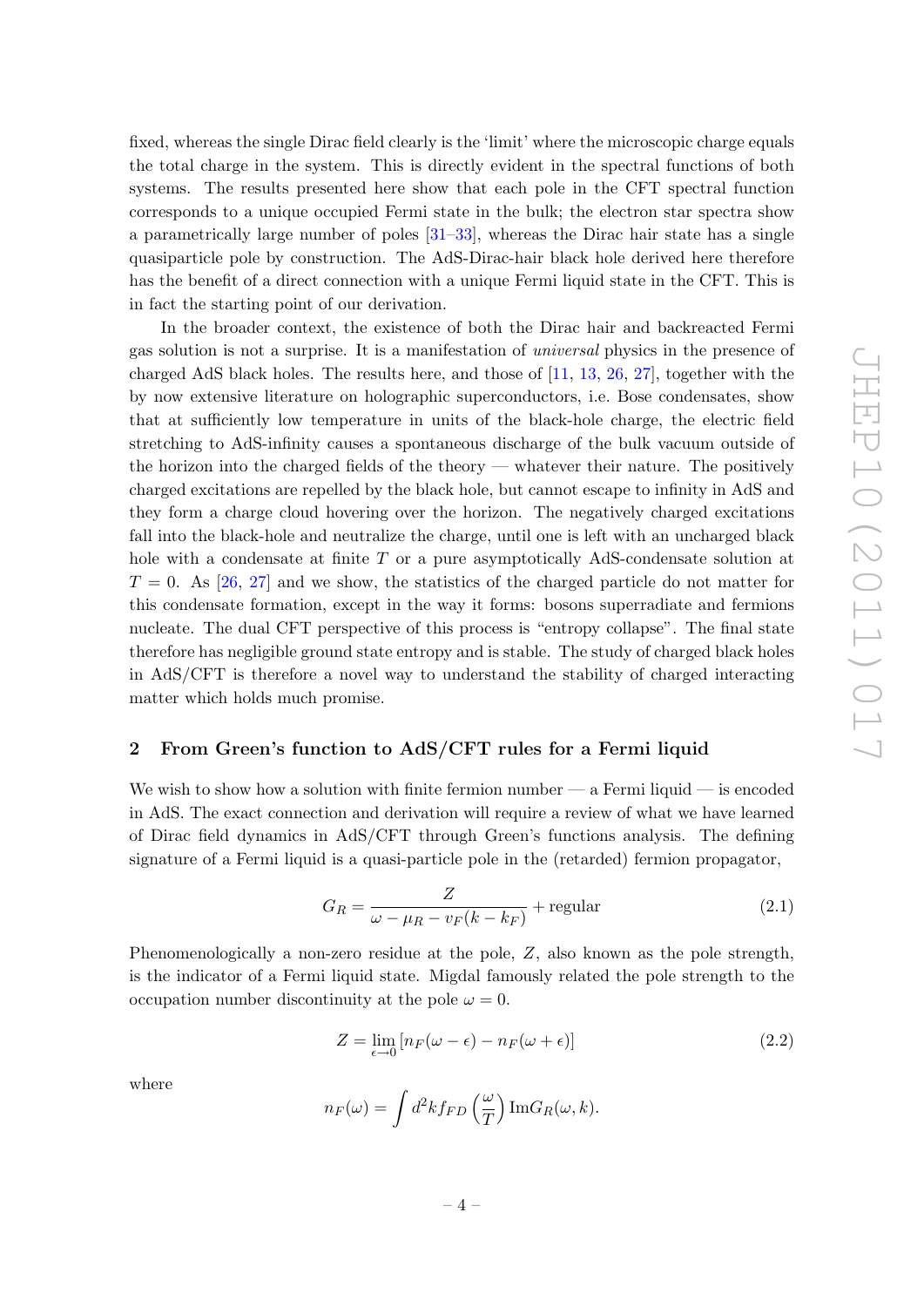with  $f_{FD}$  the Fermi-Dirac distribution function. Vice versa, a Fermi liquid with a Fermi-Dirac jump in occupation number at the Fermi energy  $\omega_F = 0$  has a low-lying quasiparticle excitation. Using our knowledge of fermionic spectral functions in AdS/CFT we shall first relate the pole-strength  $Z$  to known AdS quantities. Then using Migdal's relation, the dual of a Fermi liquid is characterized by an asymptotically AdS solution with non-zero value for these very objects.

The Green's functions derived in AdS/CFT are those of charged fermionic operators with scaling dimension  $\Delta$ , dual to an AdS Dirac field with mass  $m = \Delta - \frac{d}{2}$  $\frac{d}{2}$ . We shall focus on  $d = 2 + 1$  dimensional CFTs. In its gravitational description this Dirac field is minimally coupled to  $3 + 1$  dimensional gravity and electromagnetism with action

<span id="page-5-2"></span>
$$
S = \int d^4x \sqrt{-g} \left[ \frac{1}{2\kappa^2} \left( R + \frac{6}{L^2} \right) - \frac{1}{4} F_{MN}^2 - \bar{\Psi} (\not\!\!D + m) \Psi \right].
$$
 (2.3)

For zero background fermions,  $\Psi = 0$ , a spherically symmetric solution is a charged  $AdS_4$ black-hole background

<span id="page-5-0"></span>
$$
ds^{2} = \frac{L^{2} \alpha^{2}}{z^{2}} \left( -f(z)dt^{2} + dx^{2} + dy^{2} \right) + \frac{L^{2}}{z^{2}} \frac{dz^{2}}{f(z)},
$$
  
\n
$$
f(z) = (1 - z)(1 + z + z^{2} - q^{2}z^{3}),
$$
  
\n
$$
A_{0}^{(bg)} = 2q\alpha(z - 1).
$$
\n(2.4)

Here  $A_0^{(bg)}$  $_{0}^{\text{(og)}}$  is the time-component of the U(1)-vector-potential, L is the AdS radius and the temperature and chemical potential of the black hole equal

$$
T = \frac{\alpha}{4\pi} (3 - q^2), \ \mu_0 = -2q\alpha,
$$
\n(2.5)

where  $q$  is the black hole charge.

To compute the Green's functions we need to solve the Dirac equation in the background of this charged black hole:

$$
e_A^M \Gamma^A (D_M + i e g A_M) \Psi + m \Psi = 0, \qquad (2.6)
$$

where the vielbein  $e_A^M$ , covariant derivative  $D_M$  and connection  $A_M$  correspond to the fixed charged AdS black-hole metric and electrostatic potential  $(2.4)$  Denoting  $A_0 = \Phi$  and taking the standard AdS-fermion projection onto  $\Psi_{\pm} = \frac{1}{2}$  $\frac{1}{2}(1 \pm \Gamma^Z)\Psi$ , the Dirac equation reduces to

<span id="page-5-1"></span>
$$
\left(\partial_z + \mathcal{A}_\pm\right)\Psi_\pm = \mp \mathcal{T}\Psi_\mp \tag{2.7}
$$

with

$$
\mathcal{A}_{\pm} = -\frac{1}{2z} \left( 3 - \frac{zf'}{2f} \right) \pm \frac{mL}{z\sqrt{f}},
$$
  

$$
\mathcal{T} = \frac{i(-\omega + g\Phi)}{\alpha f} \gamma^0 + \frac{i}{\alpha \sqrt{f}} k_i \gamma^i.
$$
 (2.8)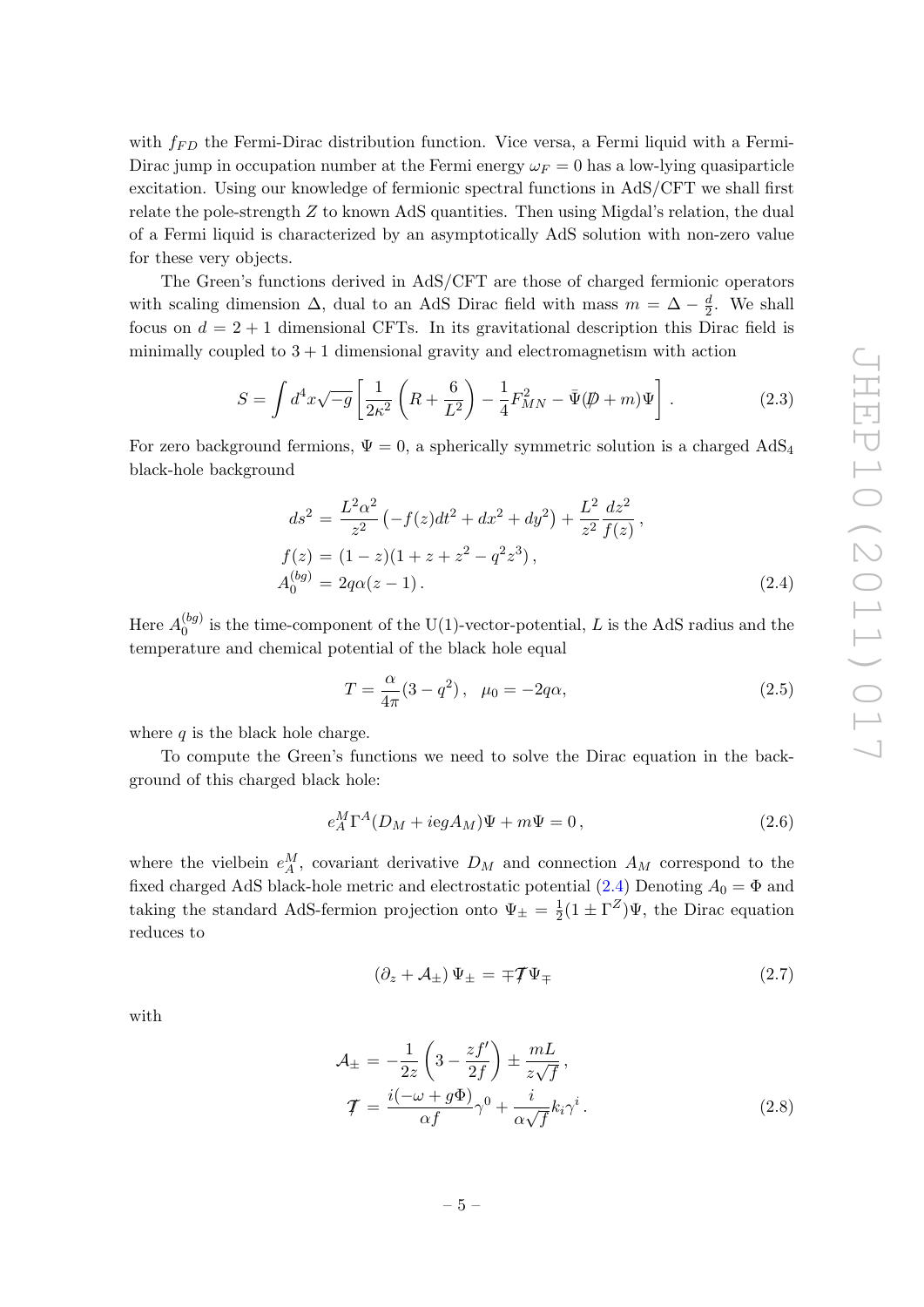Here  $\gamma^{\mu}$  are the 2+1-dimensional Dirac matrices, obtained after decomposing the 3+1 dimensional  $\Gamma^{\mu}$ -matrices.

Explicitly the Green's function is extracted from the behavior of the solution to the Dirac equation at the AdS-boundary. The boundary behavior of the bulk fermions is

$$
\Psi_{+}(\omega, k; z) = A_{+}z^{\frac{3}{2}-m} + B_{+}z^{\frac{5}{2}+m} + ..., \n\Psi_{-}(\omega, k; z) = A_{-}z^{\frac{5}{2}-m} + B_{-}z^{\frac{3}{2}+m} + ...,
$$
\n(2.9)

where  $A_{\pm}(\omega, k)$ ,  $B_{\pm}(\omega, k)$  are not all independent but related by the Dirac equation at the boundary

<span id="page-6-0"></span>
$$
A_{-} = -\frac{i\mu}{(2m-1)}\gamma^{0}A_{+} , B_{+} = -\frac{i\mu}{(2m+1)}\gamma^{0}B_{-} .
$$
 (2.10)

The CFT Green's function then equals [\[11,](#page-27-2) [12,](#page-27-10) [34\]](#page-28-10)

$$
G_R = \lim_{z \to 0} z^{-2m} \frac{\Psi_-(z)}{\Psi_+(z)} - \text{singular} = \frac{B_-}{A_+}.
$$
 (2.11)

In other words  $B_-\$  is the CFT response to the (infinitesimal) source  $A_+$ . Since in the Green's function the fermion is a fluctuation, the functions  $\Psi_+(z)$  are now probe solutions to the Dirac equation in a fixed gravitational and electrostatic background (for ease of presentation we are considering  $\Psi_{\pm}(z)$  as numbers instead of two-component vectors). The boundary conditions at the horizon/AdS interior determine which Green's function one considers, e.g. infalling horizon boundary conditions yield the retarded Green's function. For non-zero chemical potential this fermionic Green's function can have a pole signalling the presence of a Fermi surface. This pole occurs precisely for a (quasi-)normalizable mode, i.e. a specific energy  $\omega_F$  and momentum  $k_F$  where the external source  $A_+(\omega, k)$  vanishes (for infalling boundary conditions at the horizon).

Knowing that the energy of the quasinormal mode is always  $\omega_F = 0$  [\[11\]](#page-27-2) and follow-ing [\[13\]](#page-27-6), we expand  $G_R$  around  $\omega = 0$  as:

<span id="page-6-1"></span>
$$
G_R(\omega) = \frac{B_+^{(0)} + \omega B^{(1)+} + \dots}{A_+^{(0)} + \omega A_+^{(1)} + \dots}.
$$
\n(2.12)

A crucial point is that in this expansion we are assuming that the pole will correspond to a stable quasiparticle, i.e. there are no fractional powers of  $\omega$  less than unity in the expansion around  $\omega_F = 0$  [\[13\]](#page-27-6). Fermions in AdS/CFT are of course famous for allowing more general pole-structures corresponding to Fermi-surfaces without stable quasiparticles [\[13\]](#page-27-6), but those Green's functions are not of the type [\(2.1\)](#page-4-1) and we shall therefore not consider them here. The specific Fermi momentum  $k_F$  associated with the Fermi surface is the momentum value for which the first  $\omega$ -independent term in the denominator vanishes  $A_{+}^{(0)}(k_F) = 0$ — for this value of  $k = k_F$  the presence of a pole in the Green's functions at  $\omega = 0$  is manifest. Writing  $A^{(0)}_+ = a_+(k - k_F) + \dots$  and comparing with the standard quasi-particle propagator,

$$
G_R = \frac{Z}{\omega - \mu_R - v_F(k - k_F)} + \text{regular} \tag{2.13}
$$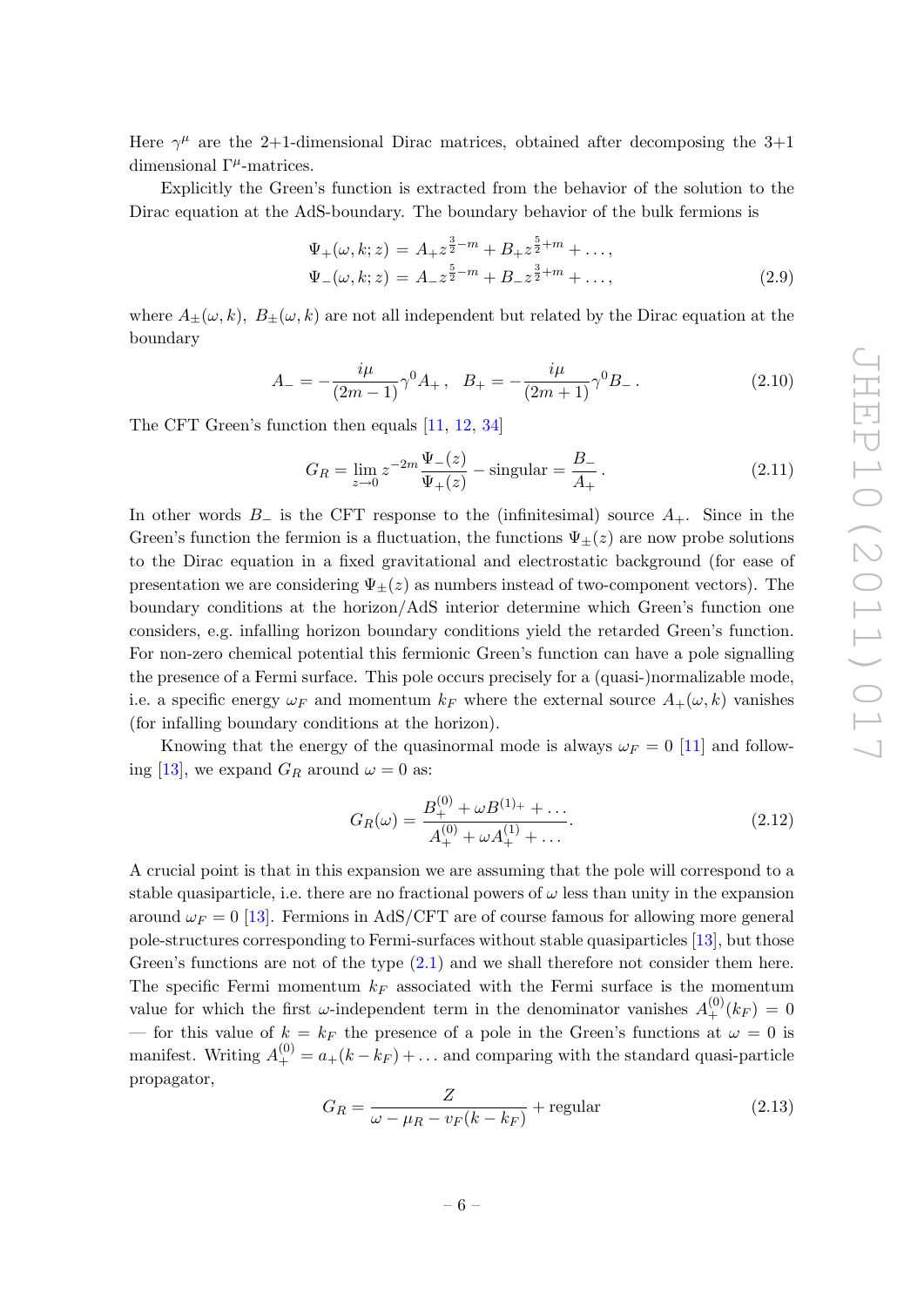we read off that the pole-strength equals

$$
Z = B_{-}^{(0)}(k_F)/A_{+}^{(1)}(k_F).
$$

We thus see that a non-zero pole-strength is ensured by a non-zero value of  $B_-(\omega = 0, k = k_F)$  — the "response" without corresponding source as  $A^{(0)}(k_F) \equiv 0$ . Quantitatively the pole-strength also depends on the value of  $A^{(1)}_+(k_F) \equiv \partial_\omega A_+(k_F)|_{\omega=0}$ , which is always finite. This is not a truly independent parameter, however. The size of the pole-strength has only a relative meaning w.r.t. to the integrated spectral density. This normalization of the pole strength is a global parameter rather than an AdS boundary issue. We now show this by proving that  $A^{(1)}_+(k_F)$  is inversely proportional to  $B^{(0)}_-(k_F)$ and hence Z is completely set by  $B_{-}^{(0)}(k_F)$ , i.e.  $Z \sim |B_{-}^{(0)}(k_F)|^2$ . Consider a transform  $\widetilde{W}(\Psi_{+,A}, \Psi_{+,B})$  of the Wronskian  $W(\Psi_{+,A}, \Psi_{+,B}) = \Psi_{+,A}\partial_z\Psi_{+,B} - (\partial_z\Psi_{+,A})\Psi_{+,B}$  for two solutions to the second order equivalent of the Dirac equation for the field  $\Psi_+$ 

$$
\left(\partial_z^2 + P(z)\partial_z + Q_+(z)\right)\Psi_+ = 0\tag{2.14}
$$

that is conserved (detailed expressions for  $P(z)$  and  $Q_+(z)$  are given in eq. [\(2.21\)](#page-9-0)):

$$
\widetilde{W}(\Psi_{+,A}(z), \Psi_{+,B}(z), z; z_0) = \exp\left(\int_{z_0}^z P(z)\right) W(\Psi_{+,A}(z), \Psi_{+,B}(z)), \quad \partial_z \widetilde{W} = 0. \tag{2.15}
$$

Here  $z_0$  is the infinitesimal distance away from the boundary at  $z = 0$  which is equivalent to the UV-cutoff in the CFT. Setting  $k = k_F$  and choosing for  $\Psi_{+,A} = A_+ z^{3/2-m} \sum_{n=0}^{\infty} a_n z^n$ and  $\Psi_{+,B} = B_{+} z^{5/2+m} \sum_{n=0}^{\infty} b_n z^n r$  the real solutions which asymptote to solutions with  $B_+(\omega, k_F) = 0$  and  $A_+(\omega, k_F) = 0$  respectively, but for a value of  $\omega$  infinitesimally away from  $\omega_F = 0$ , we can evaluate  $\widetilde{W}$  at the boundary to find,<sup>[4](#page-7-0)</sup>

$$
\widetilde{W} = z_0^3 (1 + 2m) A_+ B_+ = \mu z_0^3 A_+ B_- \tag{2.16}
$$

The last step follows from the constraint [\(2.10\)](#page-6-0) where the reduction from two-component spinors to functions means that  $\gamma^0$  is replaced by one of its eigenvalues  $\pm i$ . Taking the derivative of W at  $\omega = 0$  for  $k = k_F$  and expanding  $A_+(\omega, k_F)$  and  $B_-(\omega, k_F)$  as in [\(2.12\)](#page-6-1), we can solve for  $A^{(1)}_+(k_F)$  in terms of  $B^{(0)}_-(k_F)$  and arrive at the expression for the pole strength  $Z$  in terms of  $|B_{-}^{(0)}(k_F)|^2$ :

$$
Z = \frac{\mu z_0^3}{\partial_\omega \widetilde{W}|_{\omega = 0, k = k_F}} |B_{-}^{(0)}(k_F)|^2.
$$
 (2.17)

Because  $\partial_{\omega}\widetilde{W}$ , as  $\widetilde{W}$ , is a number that is independent of z, this expression emphasizes that it is truly the nonvanishing subleading term  $B_{-}^{(0)}(\omega_F, k_F)$  which sets the pole strength, up to a normalization  $\partial_{\omega}\widetilde{W}$  which is set by the fully integrated spectral density. This integration is always UV-cut-off dependent and the explicit  $z_0$  dependence should therefore

<span id="page-7-0"></span> $\frac{4P(z) = -3/z + \dots \text{ near } z = 0}{}$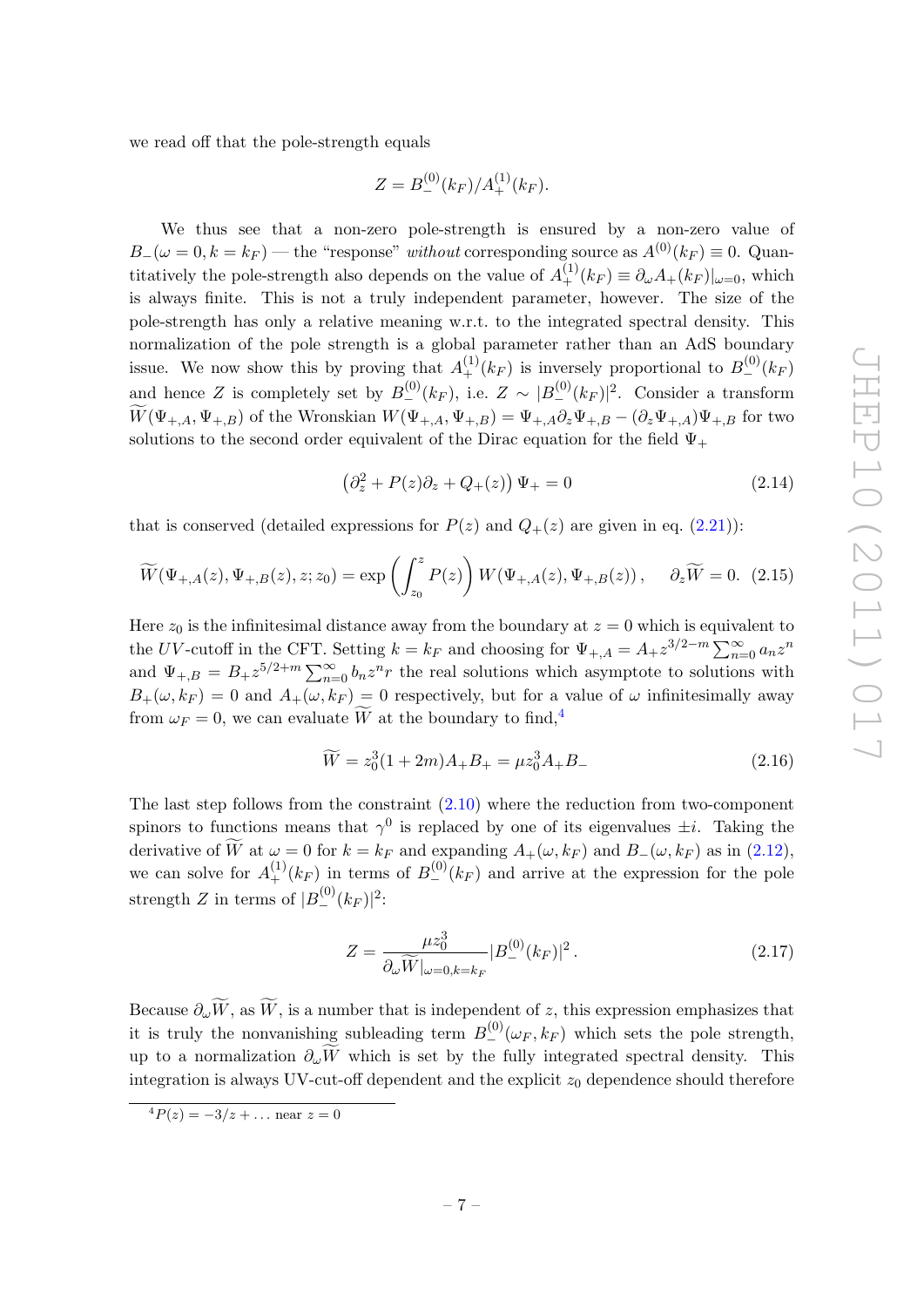not surprise us.<sup>[5](#page-8-1)</sup> We should note that, unlike perturbative Fermi liquid theory,  $Z$  is a dimensionful quantity of mass dimension  $2m + 1 = 2\Delta - 2$ , which illustrates more directly its scaling dependence on the UV-energy scale  $z_0$ . At the same time Z is real, as it can be shown that both  $\partial_{\omega} \widetilde{W}|_{\omega=0, k=k_F} = \mu z_0^3 A_+^{(1)} B_-^{(0)}$  and  $B_-^{(0)}$  are real [\[13\]](#page-27-6).

## <span id="page-8-0"></span>2.1 The AdS dual of a stable Fermi liquid: applying Migdal's relation holographically

We have thus seen that a solution with nonzero  $B_-(\omega_F, k_F)$  whose corresponding external source vanishes (by definition of  $\omega_F$ ,  $k_F$ ), is related to the presence of a quasiparticle pole in the CFT. Through Migdal's theorem its pole strength is related to the presence of a discontinuity of the occupation number, and this discontinuity is normally taken as the characteristic signature of the presence of a Fermi Liquid. Qualitatively we can already infer that an AdS gravity solution with non-vanishing  $B_-(\omega_F, k_F)$  corresponds to a Fermi Liquid in the CFT. We thus seek solutions to the Dirac equation with vanishing external source  $A_+$  but non-vanishing response  $B_-\$ coupled to electromagnetism (and gravity). The construction of the AdS black hole solution with a finite single fermion wavefunction is thus analogous to the construction of a holographic superconductor [\[19\]](#page-27-11) with the role of the scalar field now taken by a Dirac field of mass  $m$ .

This route is complicated, however, by the spinor representation of the Dirac fields, and the related fermion doubling in AdS. Moreover, relativistically the fermion Green's function is a matrix and the pole strength  $Z$  appears in the time-component of the vector projection  $\text{Tr} \gamma^i G$ . As we take this and the equivalent jump in occupation number to be the signifying characteristic of a Fermi liquid state in the CFT, it would be much more direct if we can derive an AdS radial evolution equation for the vector-projected Green's function and hence the occupation number discontinuity directly. From the AdS perspective is also more convenient to work with bilinears such as Green's functions, since the Dirac fields always couple pairwise to bosonic fields.

To do so, we start again with the two decoupled second order equations equivalent to the Dirac equation  $(2.7)$ 

$$
\left(\partial_z^2 + P(z)\partial_z + Q_{\pm}(z)\right)\Psi_{\pm} = 0\tag{2.20}
$$

$$
\Psi_{+,A}(z) = \bar{\alpha} (1-z)^{-1/4 + i\omega/4\pi} + \alpha (1-z)^{-1/4 - i\omega/4\pi} + \dots
$$
  
\n
$$
\Psi_{+,B}(z) = \bar{\beta} (1-z)^{-1/4 + i\omega/4\pi} + \beta (1-z)^{-1/4 - i\omega/4\pi} + \dots
$$
\n(2.18)

yielding a value of  $\partial_{\omega} \widetilde{W}$  equal to  $(P(z) = 1/2(1-z) + ...$  near  $z = 1)$ 

$$
\partial_{\omega}\widetilde{W} = \frac{i}{2\pi T}\mathcal{N}(z_0)(\bar{\alpha}\beta - \bar{\beta}\alpha) \tag{2.19}
$$

with  $\mathcal{N}(z_0) = \exp \int_{z_0}^{z} dz \left[ P(z) - \frac{1}{2(1-z)} \right]$ .

<span id="page-8-1"></span><sup>&</sup>lt;sup>5</sup>Using that  $\widetilde{W}$  is conserved, one can e.g. compute it at the horizon. There each solution  $\Psi_{+,A}(\omega, k_F; z)$ ,  $\Psi_{+,B}(\omega, k_F; z)$  is a linear combination of the infalling and outgoing solution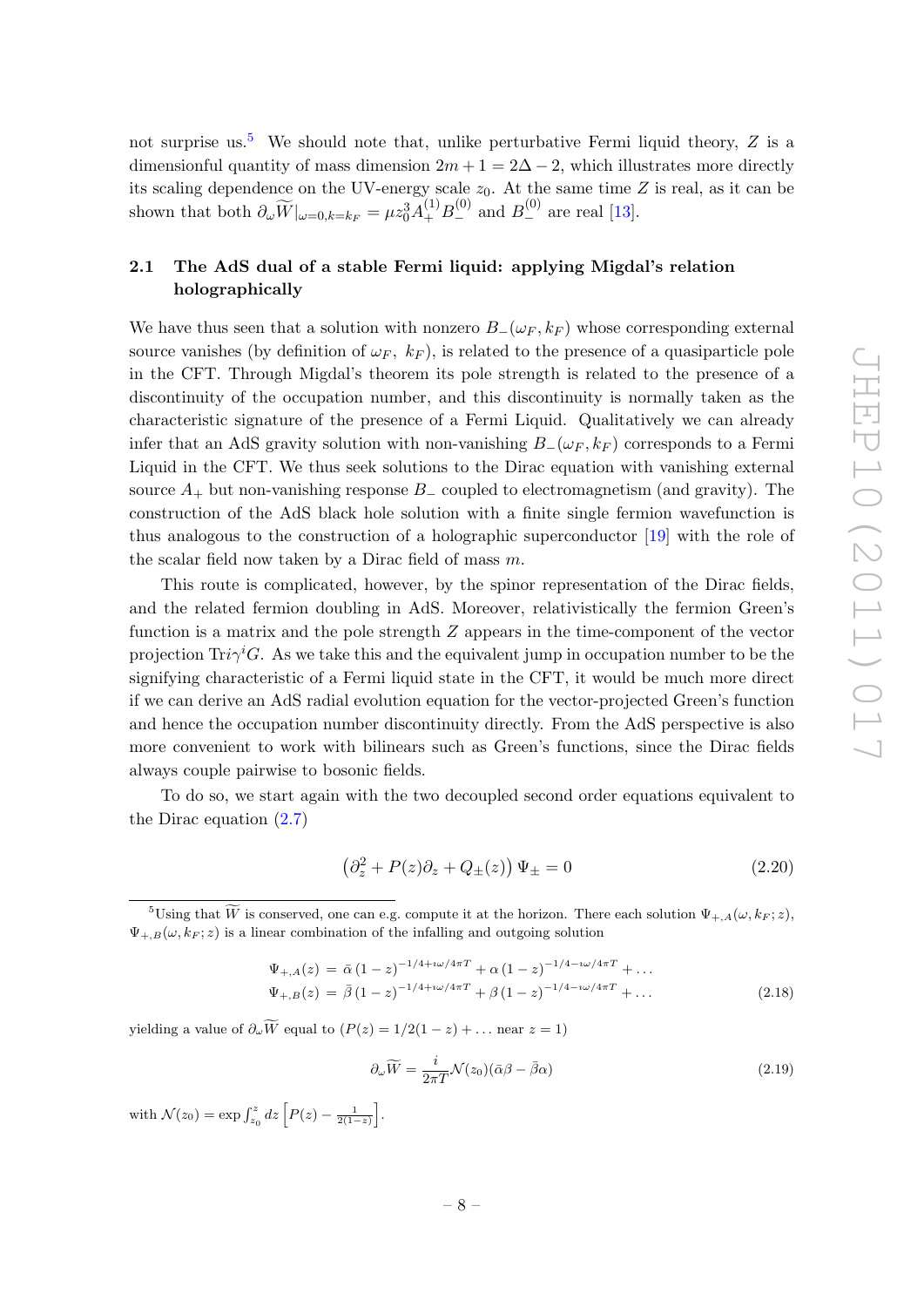with

<span id="page-9-0"></span>
$$
P(z) = (\mathcal{A}_{-} + \mathcal{A}_{+}) - [\partial_{z}, \mathcal{T}] \frac{\mathcal{T}}{T^{2}},
$$
  
\n
$$
Q_{\pm}(z) = \mathcal{A}_{-} \mathcal{A}_{+} + (\partial_{z} \mathcal{A}_{\pm}) - [\partial_{z}, \mathcal{T}] \frac{\mathcal{T}}{T^{2}} \mathcal{A}_{\pm} + T^{2}.
$$
\n(2.21)

Note that both  $P(z)$  and  $Q_{\pm}(z)$  are matrices in spinor space. The general solution to this second order equation — with the behavior at the horizon/interior appropriate for the Green's function one desires — is a matrix valued function  $(M_{\pm}(z))^{\alpha}_{\beta}$  and the field  $\Psi_{\pm}(z)$  equals  $\Psi_{\pm}(z) = M_{\pm}(z)\Psi_{\pm}^{\text{(hor)}}$ . Due to the first order nature of the Dirac equation the horizon values  $\Psi_{\pm}^{(\rm hor)}$  are not independent but related by a *z*-independent matrix  $S\Psi_{+}^{(\rm hor)}$  =  $\Psi_{-}^{\text{(hor)}},$  which can be deduced from the near-horizon behavior of [\(2.10\)](#page-6-0); specifically  $S = \gamma^{0}.$ One then obtains the Green's function from the on-shell boundary action (see e.g. [\[12,](#page-27-10) [35\]](#page-28-11))

$$
S_{\text{bnd}} = \oint_{z=z_0} d^d x \bar{\Psi}_+ \Psi_- \tag{2.22}
$$

as follows: Given a boundary source  $\zeta_+$  for  $\Psi_+(z)$ , i.e.  $\Psi_+(z_0) \equiv \zeta_+$ , one concludes that  $\Psi_+^{\text{(hor)}} = M_+^{-1}(z_0)\zeta_+$  and thus  $\Psi_+(z) = M_+(z)M_+^{-1}(z_0)\zeta_+$ ,  $\Psi_-(z) = M_-(z)SM_+^{-1}(z_0)\zeta_+$ . Substituting these solutions into the action gives

$$
S_{\text{bnd}} = \oint_{z=z_0} d^d x \,\bar{\zeta}_+ M_-(z_0) S M_+^{-1}(z_0) \zeta_+ \tag{2.23}
$$

The Green's function is obtained by differentiating w.r.t.  $\bar{\zeta}_+$  and  $\zeta_+$  and discarding the conformal factor  $z_0^{2m}$  with m the AdS mass of the Dirac field (one has to be careful for  $mL > 1/2$  with analytic terms [\[35\]](#page-28-11))

$$
G = \lim_{z_0 \to 0} z_0^{-2m} M_-(z_0) S M_+^{-1}(z_0).
$$
 (2.24)

Since  $M_{+}(z)$  are determined by evolution equations in z, it is clear that the Green's function itself is also determined by an evolution equation in  $z$ , i.e. there is some function  $G(z)$  which reduces in the limit  $z \to 0$  to  $z_0^{2m}$ . One obvious candidate is the function

$$
G^{(\text{obv})}(z) = M_{-}(z) S M_{+}^{-1}(z) . \qquad (2.25)
$$

Using the original Dirac equations one can see that this function obeys the non-linear evolution equation

$$
\partial_z G^{(\text{obv})}(z) = -\mathcal{A}_- G^{(\text{obv})}(z) - \mathcal{T} M_+ S M_+^{-1} + \mathcal{A}_+ G^{(\text{obv})}(z) + G^{(\text{obv})}(z) \mathcal{T} G^{(\text{obv})}(z) . \tag{2.26}
$$

This is the approach used in  $[11]$ , where a specific choice of momenta is chosen such that  $M_{+}$  commutes with S. For a generic choice of momenta, consistency requires that one also considers the evolution equation for  $M_+(z)SM_+^{-1}(z)$ .

There is, however, another candidate for the extension  $G(z)$  which is based on the underlying boundary action. Rather than extending the kernel  $M_-(z_0)M_+^{-1}(z_0)$  of the boundary action we extend the constituents of the action itself, based on the individual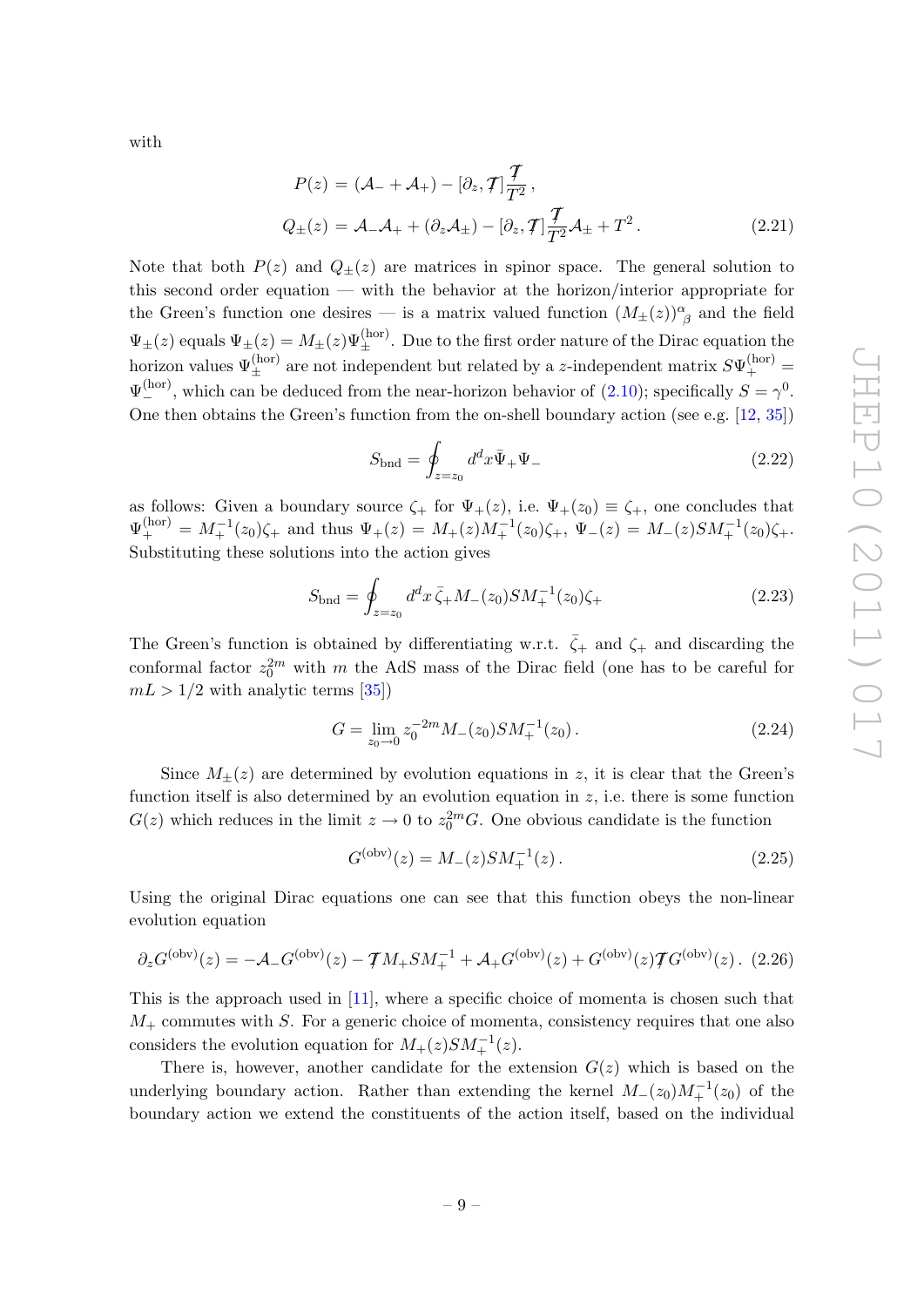fermion wavefunctions  $\Psi_{\pm}(z)=M_{\pm}(z)S^{\frac{1}{2}\mp\frac{1}{2}}M_{+}^{-1}(z_0).$  We define an extension of the matrix  $G(z)$  including an expansion in the complete set  $\Gamma^I = \{\mathbb{1}, \gamma^i, \gamma^{ij}, \dots, \gamma^{i_1, i_d}\}$  (with  $\gamma^4 = i\gamma^0$ )

$$
G^{I}(z) = \bar{M}_{+}^{-1}(z_{0})\bar{M}_{+}(z)\Gamma^{I}M_{-}(z)SM_{+}^{-1}(z_{0}), \quad G^{I}(z_{0}) = \Gamma^{I}G(z_{0})
$$
\n(2.27)

where  $\bar{M} = i\gamma^0 M^{\dagger} i\gamma^0$ . Using again the original Dirac equations, this function obeys the evolution equation

$$
\partial_z G^I(z) = -(\bar{\mathcal{A}}_+ + \mathcal{A}_-) G^I(z) - \bar{M}_{+,0}^{-1} \bar{M}_-(z) \bar{\mathcal{T}} \Gamma^I M_-(z) S M_{+,0}^{-1} + \bar{M}_{+,0}^{-1} \bar{M}_+(z) \Gamma^I \mathcal{T} M_+(z) S M_{+,0}^{-1}
$$
\n(2.28)

Recall that  $\mathcal{T}\gamma^{i_1...i_p} = \mathcal{T}^{[i_1}\gamma^{...i_p]} + \mathcal{T}_j\gamma^{j i_1...i_p}$ . It is then straightforward to see that for consistency, we also need to consider the evolution equations of

$$
\mathcal{J}^I_+ = \bar{M}^{-1}_{+,0} \bar{M}_+(z) \Gamma^I M_+(z) S M^{-1}_{+,0} \,, \quad \mathcal{J}^I_- = \bar{M}^{-1}_{+,0} \bar{M}_-(z) \Gamma^I M_-(z) S M^{-1}_{+,0} \,,
$$

and

<span id="page-10-0"></span>
$$
\bar{G}^I = \bar{M}_{+,0}^{-1} \bar{M}_{-}(z) \Gamma^I M_{+}(z) S M_{+,0}^{-1}.
$$

They are

$$
\partial_z \mathcal{J}_+^{i_1...i_p}(z) = -2\text{Re}(\mathcal{A}_+) \mathcal{J}_+^{i_1...i_p} - \bar{\mathcal{T}}^{[i_1} \bar{G}^{i_2...i_p]}(z) \n- \bar{\mathcal{T}}_j \bar{G}^{ji_1...i_p}(z) - G^{[i_1...i_{p-1}}(z) \mathcal{T}^{i_p]} - G^{i_1...i_p j}(z) \mathcal{T}_j \n\partial_z \mathcal{J}_-^{i_1...i_p}(z) = -2\text{Re}(\mathcal{A}_-) \mathcal{J}_-^{i_1...i_p} + \bar{\mathcal{T}}^{[i_1} G^{i_2...i_p]}(z) \n+ \bar{\mathcal{T}}_j G^{ji_1...i_p}(z) + \bar{G}^{[i_1...i_{p-1}}(z) \mathcal{T}^{i_p]} + \bar{G}^{i_1...i_p j}(z) \mathcal{T}_j \n\partial_z \bar{G}^{i_1...i_p}(z) = -(\bar{\mathcal{A}}_- + \mathcal{A}_+) \bar{G}^{i_1...i_p} - \bar{\mathcal{T}}^{[i_1} \mathcal{J}_+^{i_2...i_p]}(z) \n- \bar{\mathcal{T}}_j \mathcal{J}_+^{ji_1...i_p}(z) - \mathcal{J}_-^{[i_1...i_{p-1}}(z) \mathcal{T}^{i_p]} + \mathcal{J}_-^{i_1...i_p j}(z) \mathcal{T}_j
$$
\n(2.29)

The significant advantage of these functions  $G^I$ ,  $\bar{G}^I$ ,  $\mathcal{J}^I_{\pm}$  is that the evolution equations are now linear. This approach may seem overly complicated. However, if the vector  $\mathcal{T}^i$ happens to only have a single component nonzero, then the system reduces drastically to the four fields  $\mathcal{J}^i_\pm, G^{\mathbb{1}}, \bar{G}^{\mathbb{1}}$ . We shall see below that a similar drastic reduction occurs, when we consider only spatially and temporally averaged functions  $J^I = \int dt d^2x \mathcal{J}^I_{\pm}$ .

Now the two extra currents  $\mathcal{J}^I_{\pm}$  have a clear meaning in the CFT. The current  $G^I(z)$ reduces by construction to  $\Gamma^I$  times the Green's function  $G^{\mathbb{1}}(z_0)$  on the boundary, and clearly  $\bar{G}^{I}(z)$  is its hermitian conjugate. The current  $\mathcal{J}^{I}_{+}$  reduces at the boundary to  $\mathcal{J}_{+}^{I} = \Gamma^{I} M_{+,0} S M_{+,0}^{-1}$ . Thus  $\mathcal{J}_{+}^{I}$  sets the normalization of the linear system [\(2.29\)](#page-10-0). The interesting current is the current  $\mathcal{J}^I_-$ . Using that  $\bar{S} = \bar{S}^{-1}$ , it can be seen to reduce on the boundary to the combination  $\bar{\mathcal{J}}_{+}^{\mathbb{1}} \bar{G}^{\mathbb{1}} \Gamma^{I} G^{\mathbb{1}}$ . Thus,  $(\bar{\mathcal{J}}_{+}^{\mathbb{1}})^{-1} \mathcal{J}_{-}^{\mathbb{1}}$  is the norm squared of the Green's function, i.e. the probability density of the off-shell process.

For an off-shell process or a correlation function the norm-squared has no real functional meaning. However, we are specifically interested in solutions in the absence of an external source, i.e. the *on-shell* correlation functions. In that case the analysis is quite different. The on-shell condition is equivalent to choosing momenta to saturate the pole in the Green's function, i.e. it is precisely choosing dual AdS solutions whose leading external source  $A_{\pm}$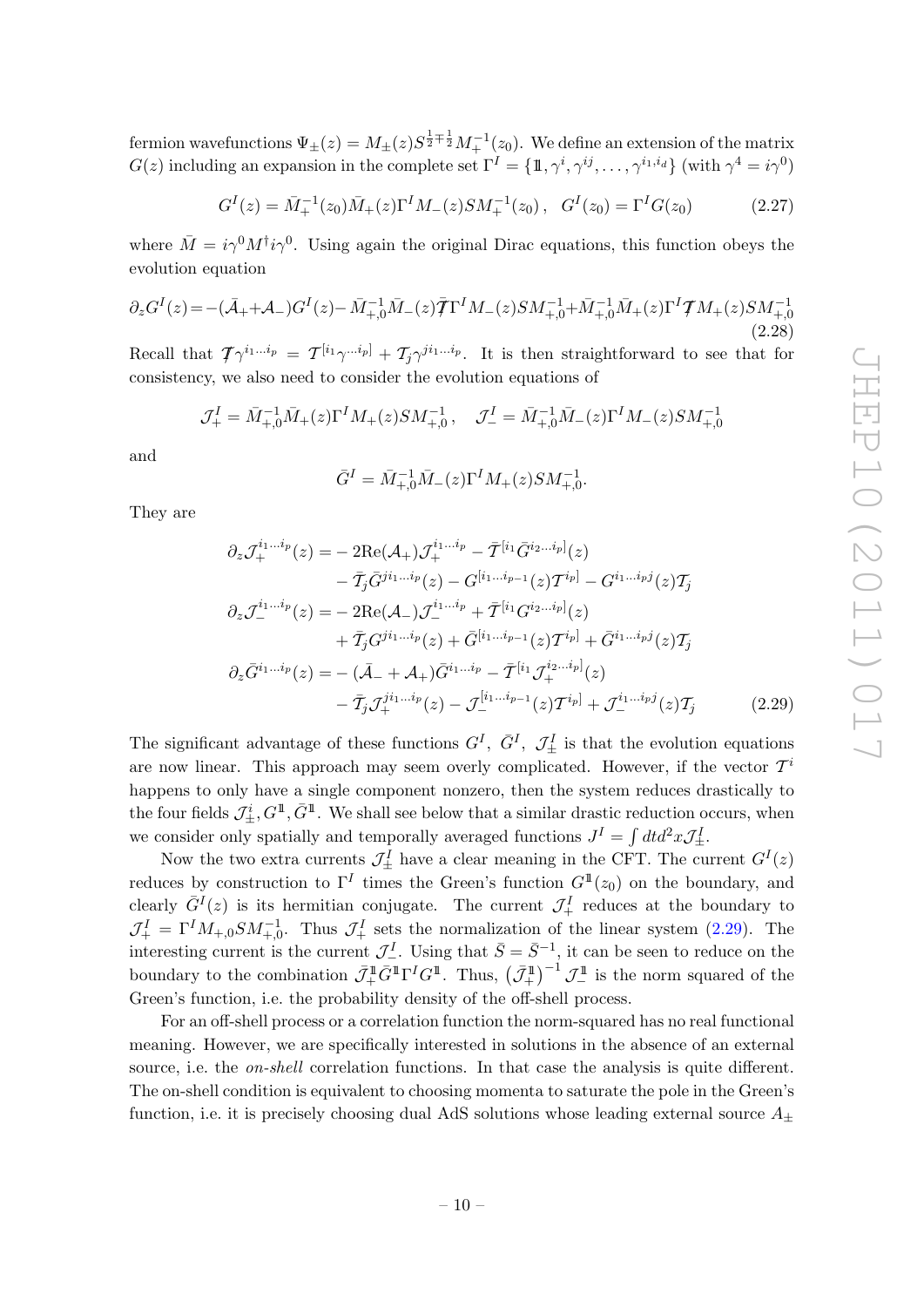vanishes. Then  $M_+$  and  $M_-$  are no longer independent, but  $M_{+,0} = \delta B_+ / \delta \Psi_+^{\text{(hor)}}$ −  $\frac{i\mu\gamma^0}{2m+1}M_{-,0}S$ . As a consequence all boundary values of  $\mathcal{J}^I_-(z_0), G^I(z_0), \bar{G}^I(z_0)$  become proportional; specifically using  $S = \gamma^0$  one has that

$$
\mathcal{J}_{-}^{0}(z_{0})|_{\text{on-shell}} = \frac{(2m+1)}{\mu} \gamma^{0} G^{\mathbb{I}}(z_{0})|_{\text{on-shell}} \qquad (2.30)
$$

is the "on-shell" Green's function. Now, the meaning of the on-shell correlation function is most evident in thermal backgrounds. It equals the density of states  $\rho(\omega(k)) = -\frac{1}{\pi}$  $\frac{1}{\pi} {\rm Im} G_R$ times the Fermi-Dirac distribution [\[36\]](#page-28-12)

$$
\text{Tri}\gamma^{0}G_{F}^{t}(\omega_{\text{bare}}(k),k)\big|_{\text{on-shell}} = 2\pi f_{FD}\left(\frac{\omega_{\text{bare}}(k)-\mu}{T}\right)\rho(\omega_{\text{bare}}(k))\tag{2.31}
$$

For a Fermi liquid with the defining off-shell Green's function [\(2.1\)](#page-4-1)  $\omega_{\text{bare}}(k_F) - \mu \equiv \omega = 0$ and  $\rho(\omega_{bare}(k)) = Z_{z_0}\delta^2(k-k_F)\delta(\omega) + \ldots$  Thus we see that the boundary value of  $\mathcal{J}^{(0)}_-(z_0)|_{on-shell} = Z f_{FD}(0) \delta^3(0) \text{ indeed captures the pole strength directly times a product}$ of distributions. This product of distributions can be absorbed in setting the normalization. An indication that this is correct is that the determining equations for  $G^I$ ,  $\bar{G}^I$ ,  $\mathcal{J}^I_{\pm}$  remain unchanged if we multiply  $G^I$ ,  $\bar{G}^I$ ,  $\mathcal{J}^I_{\pm}$  on both sides with  $M_{+,0}$ . If  $M_{+,0}$  is unitary it is just a similarity transformation. However, from the definition of the Green's function, one can see that this transformation precisely removes the pole. This ensures that we obtain finite values for  $G^I$ ,  $\bar{G}^I$ ,  $\mathcal{J}^I_{\pm}$  at the specific pole-values  $\omega_F$ ,  $k_F$  where the distributions would naively blow up.

#### <span id="page-11-0"></span>2.1.1 Boundary conditions and normalizability

We have shown that a normalizable solution to  $\mathcal{J}^0_-$  from the equations [\(2.29\)](#page-10-0) correctly captures the pole strength directly. However, 'normalizable' is still defined in terms of an absence of a source for the fundamental Dirac field  $\Psi_+$  rather than the composite fields  $\mathcal{J}^I_{\pm}$  and  $G^I$ . One would prefer to determine normalizability directly from the boundary behavior of the composite fields. This can be done. Under the assumption that the electrostatic potential  $\Phi$  is regular, i.e.

$$
\Phi = \mu - \rho z + \dots \tag{2.32}
$$

the "connection"  $\mathcal{T}^{I}$  is subleading to the connection A near  $z = 0$ . Thus the equations of motion near  $z = 0$  do not mix the various  $\mathcal{J}^I_{\pm}$ ,  $G^I$  and the composite fields behave as

$$
\mathcal{J}_{+}^{I} = j_{3-2m}^{I} z^{3-2m} + j_{4+}^{I} z^{4} + j_{5+2m}^{I} z^{5+2m} + ..., \n\mathcal{J}_{-}^{I} = j_{5-2m}^{I} z^{5-2m} + j_{4-}^{I} z^{4} + j_{3+2m}^{I} z^{3+2m} + ..., \nG^{I} = I_{4-2m}^{I} z^{4-2m} + I_{3}^{I} z^{3} + I_{4+2m}^{I} z^{4+2m} + I_{5}^{I} z^{5} + ...,
$$
\n(2.33)

with the identification

$$
\begin{aligned}\nj_{3-2m}^I &= \bar{A}_+ \Gamma^I A_+, \quad j_{4+}^I = \bar{A}_+ \Gamma^I B_+ + \bar{B}_+ \Gamma^I A_+, \quad j_{5+2m}^I = \bar{B}_+ \Gamma^I B_+, \\
j_{3+2m}^I &= \bar{A}_- \Gamma^I A_-, \quad j_{4-}^I = \bar{A}_- \Gamma^I B_- + \bar{B}_- \Gamma^I A_-, \quad j_{5-2m}^I = \bar{B}_- \Gamma^I B_-, \\
I_{4-2m}^I &= \bar{A}_+ \Gamma^I A_-, \quad I_3^I = \bar{A}_+ \Gamma^I B_-, \quad I_{4+2m} = \bar{B}_+ \Gamma^I B_-, \quad I_5^I = \bar{B}_+ \Gamma^I A_-.\n\end{aligned} \tag{2.34}
$$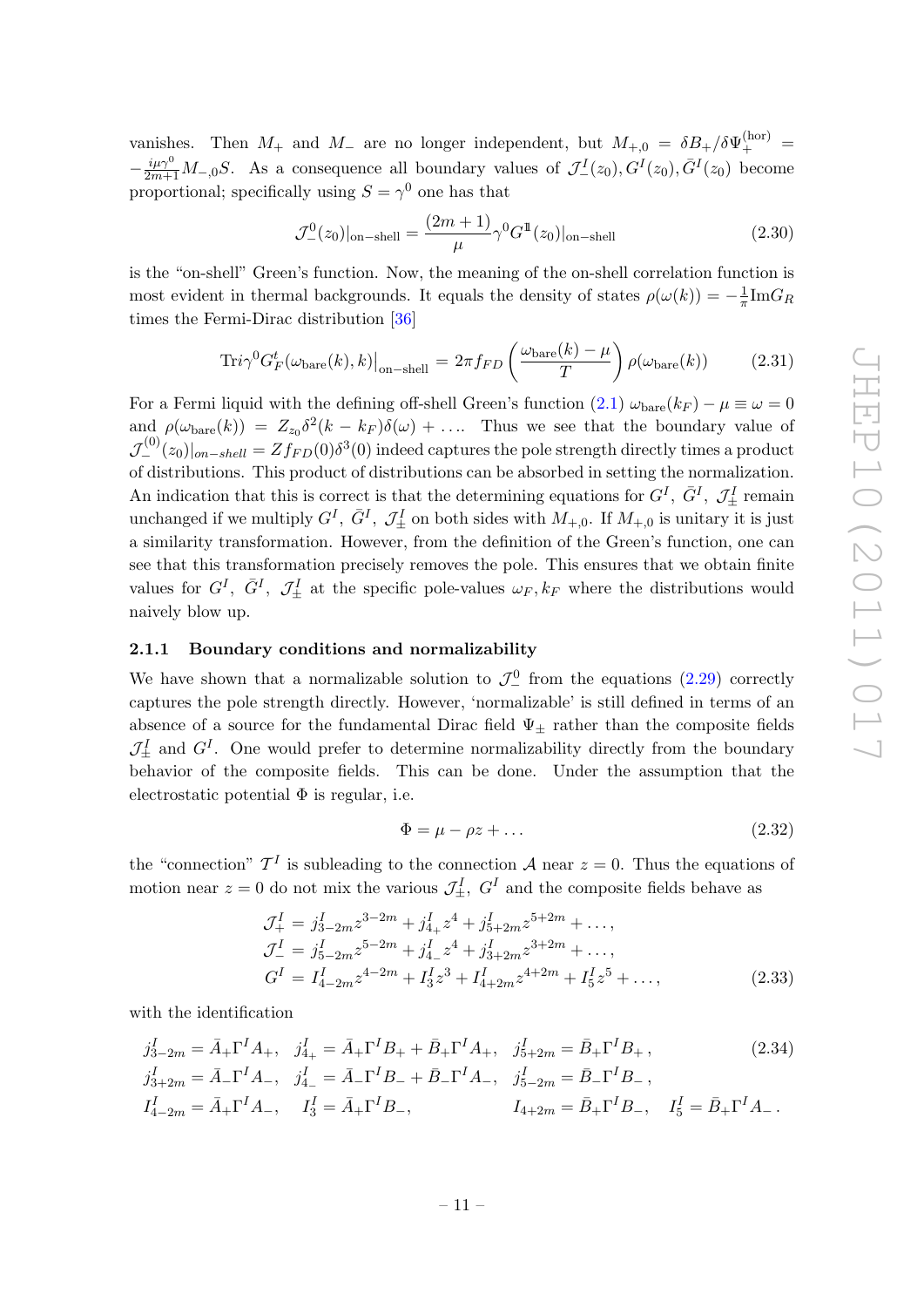A 'normalizable' solution in  $\mathcal{J}_-^I$  and thus  $\mathcal{J}_-^0$  is therefore defined by the vanishing of *both* the leading and the subleading term.

## <span id="page-12-0"></span>3 An AdS black hole with Dirac hair

Having determined a set of AdS evolution equations and boundary conditions that compute the pole strength Z directly through the currents  $\mathcal{J}^{(0)}_{-}(z)$  and  $G^{I}(z)$ , we can now try to construct the AdS dual of a system with finite fermion density, including backreaction. As we remarked in the beginning of section [2.1,](#page-8-0) the demand that the solutions be normalizable means that the construction of the AdS black hole solution with a finite single fermion wavefunction is analogous to the construction of a holographic superconductor [\[19\]](#page-27-11) with the role of the scalar field now taken by the Dirac field. The starting point therefore is the charged  $AdS_4$  black-hole background  $(2.4)$  and we should show that at low temperatures this AdS Reissner-Nordström black hole is unstable towards a solution with a finite Dirac profile. We shall do so in a simplified "large charge" limit where we ignore the gravitational dynamics, but as is well known from holographic superconductor studies (see e.g. [\[19](#page-27-11)[–21\]](#page-27-8)) this limit already captures much of the essential physics. In a companion article [\[37\]](#page-28-13) we will construct the full backreacted ground state including the gravitational dynamics.

In this large charge non-gravitational limit the equations of motion for the action [\(2.3\)](#page-5-2) reduce to those of  $U(1)$ -electrodynamics coupled to a fermion with charge g in the background of this black hole:

$$
D_M F^{MN} = ig e_A^N \bar{\Psi} \Gamma^A \Psi,
$$
  

$$
0 = e_A^M \Gamma^A (D_M + i e g A_M) \Psi + m \Psi.
$$
 (3.1)

Thus the vielbein  $e_A^M$  and and covariant derivative  $D_M$  remain those of the fixed charged AdS black hole metric [\(2.4\)](#page-5-0), but the vector-potential now contains a background piece  $A_0^{(bg)}$  $\binom{(bg)}{0}$  plus a first-order piece  $A_M = A_M^{(bg)} + A_M^{(1)}$ , which captures the effect of the charge carried by the fermions.

Following our argument set out in previous section that it is more convenient to work with the currents  $\mathcal{J}_{\pm}^{I}(z), G^{I}(z)$  instead of trying to solve the Dirac equation directly, we shall first rewrite this coupled non-trivial set of equations of motion in terms of the currents while at the same time using symmetries to reduce the complexity. Although a system at finite fermion density need not be homogeneous, the Fermi liquid ground state is. It therefore natural to make the ansatz that the final AdS solution is static and preserves translation and rotation along the boundary. As the Dirac field transforms non-trivially under rotations and boosts, we cannot make this ansatz in the strictest sense. However, in some average sense which we will make precise, the solution should be static and translationally invariant. Then translational and rotational invariance allow us to set  $A_i = 0$ ,  $A<sub>z</sub> = 0$ , whose equations of motions will turn into contraints for the remaining degrees of freedom. Again denoting  $A_0 = \Phi$ , the equations reduce to the following after the projection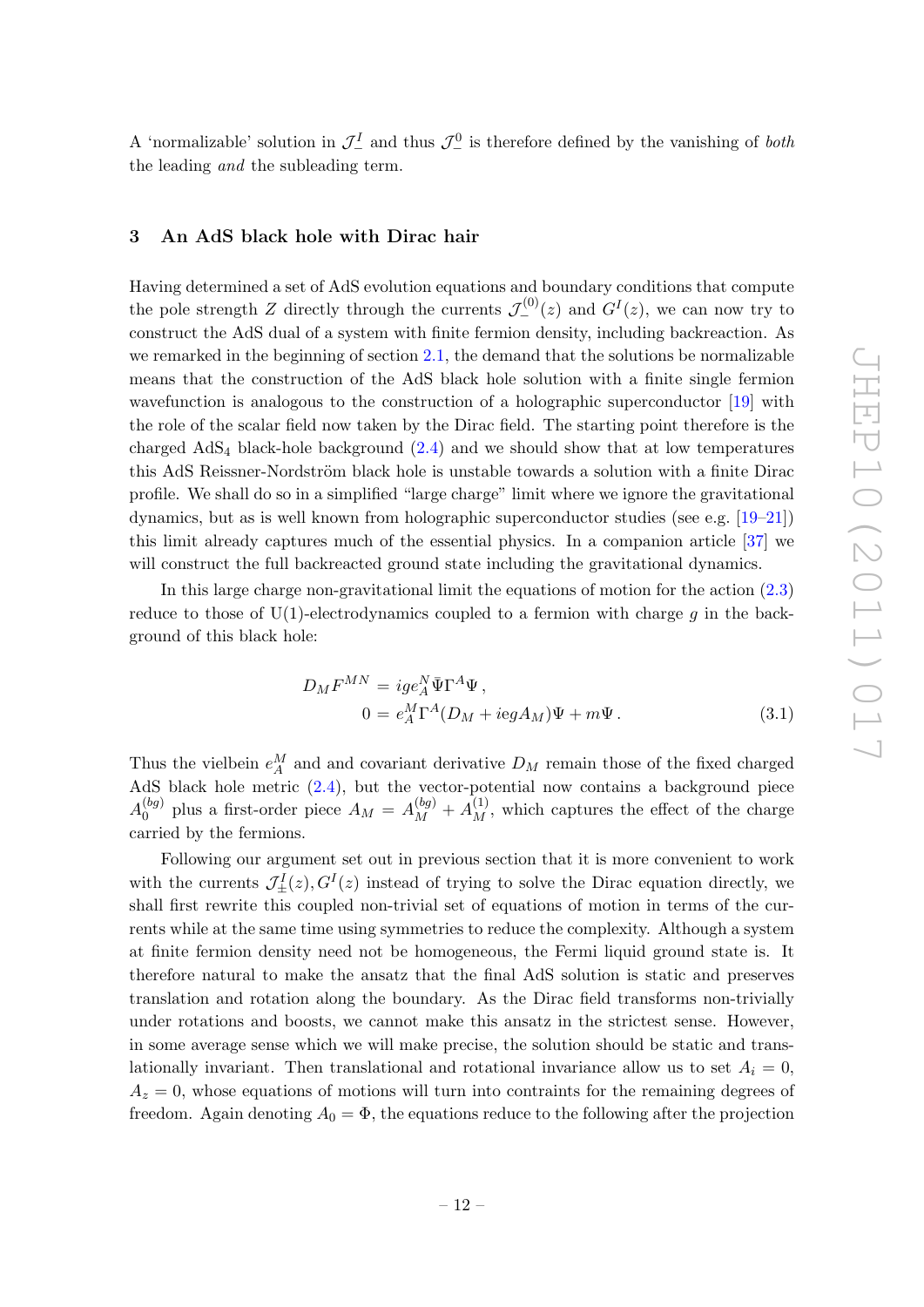onto  $\Psi_{\pm} = \frac{1}{2}$  $\frac{1}{2}(1 \pm \Gamma^Z)\Psi.$ 

$$
\partial_z^2 \Phi = \frac{-gL^3 \alpha}{z^3 \sqrt{f}} \left( \bar{\Psi}_+ i \gamma^0 \Psi_+ + \bar{\Psi}_- i \gamma^0 \Psi_- \right) ,
$$
  

$$
\left( \partial_z + \mathcal{A}_\pm \right) \Psi_\pm = \mp \mathcal{T} \Psi_\mp
$$
 (3.2)

with

$$
\mathcal{A}_{\pm} = -\frac{1}{2z} \left( 3 - \frac{zf'}{2f} \right) \pm \frac{mL}{z\sqrt{f}},
$$
  

$$
\mathcal{T} = \frac{i(-\omega + g\Phi)}{\alpha f} \gamma^0 + \frac{i}{\alpha \sqrt{f}} k_i \gamma^i.
$$
 (3.3)

as before.

The difficult part is to "impose" staticity and rotational invariance for the non-invariant spinor. This can be done by rephrasing the dynamics in terms of fermion current bilinears, rather than the fermions themselves. We shall first do so rather heuristically, and then show that the equations obtained this way are in fact the flow equations for the Green's functions and composites  $\mathcal{J}^I(z)$ ,  $G^I(z)$  constructed in the previous section. In terms of the local vector currents<sup>[6](#page-13-0)</sup>

$$
J_{+}^{\mu}(x,z) = \bar{\Psi}_{+}(x,z)i\gamma^{\mu}\Psi_{+}(x,z) , \quad J_{-}^{\mu}(x,z) = \bar{\Psi}_{-}(x,z)i\gamma^{\mu}\Psi_{-}(x,z) , \quad (3.4)
$$

or equivalently

$$
J_{+}^{\mu}(p,z) = \int d^{3}k \bar{\Psi}_{+}(-k,z)i\gamma^{\mu}\Psi_{+}(p+k,z), \quad J_{-}^{\mu}(p,z) = \int d^{3}k \bar{\Psi}_{-}(-k,z)i\gamma^{\mu}\Psi_{-}(p+k,z).
$$
\n(3.5)

rotational invariance means that spatial components  $J^i_{\pm}$  should vanish on the solution — this solves the constraint from the  $A_i$  equation of motion, and the equations can be rewritten in terms of  $J^0_{\pm}$  only. Staticity and rotational invariance in addition demand that the bilinear momentum  $p_{\mu}$  vanish. In other words, we are only considering temporally and spatially averaged densities:  $J^{\mu}_{\pm}(z) = \int dt d^2x \bar{\Psi}(t, x, z) i\gamma^{\mu} \Psi(t, x, z)$ . Analogous to the bilinear flow equations for the Green's function, we can act with the Dirac operator on the currents to obtain an effective equation of motion, and this averaging over the relative frequencies  $\omega$  and momenta  $k_i$  will set all terms with explicit  $k_i$ -dependence to zero.<sup>[7](#page-13-1)</sup>

<span id="page-13-0"></span><sup>6</sup>In our conventions  $\bar{\Psi} = \Psi^{\dagger} i \gamma^0$ .

<span id="page-13-3"></span>
$$
(\partial + 2\mathcal{A}_{\pm})\Psi_{\pm}^{\dagger}(-k)\Psi_{\pm}(k) = \mp \frac{\Phi}{f} \left( \Psi_{-}^{\dagger}i\gamma^{0}\Psi_{+} + \Psi_{+}^{\dagger}i\gamma^{0}\Psi_{-} \right) + \frac{ik_{i}}{\sqrt{f}} \left( \Psi_{-}^{\dagger}\gamma^{i}\Psi_{+} - \Psi_{+}^{\dagger}\gamma^{i}\Psi_{-} \right). \tag{3.6}
$$

The term proportional to  $\Phi$  is relevant for the solution. The dynamics of the term proportional to  $k_i$  is

<span id="page-13-2"></span>
$$
(\partial + \mathcal{A}_{+} + \mathcal{A}_{-})(\Psi_{-}^{\dagger}\gamma^{i}\Psi_{+} - \Psi_{+}^{\dagger}\gamma^{i}\Psi_{-}) = -2i\frac{k^{i}}{\sqrt{f}}(\Psi_{+}^{\dagger}\gamma^{0}\Psi_{+} + \Psi_{-}^{\dagger}\gamma^{0}\Psi_{-}).
$$
\n(3.7)

The integral of the r.h.s. over  $k^i$  vanishes by the assumption of translational and rotational invariance. Therefore the l.h.s. of [\(3.7\)](#page-13-2) and thus the second term in eq. [\(3.6\)](#page-13-3) does so as well.

<span id="page-13-1"></span><sup>7</sup>To see this consider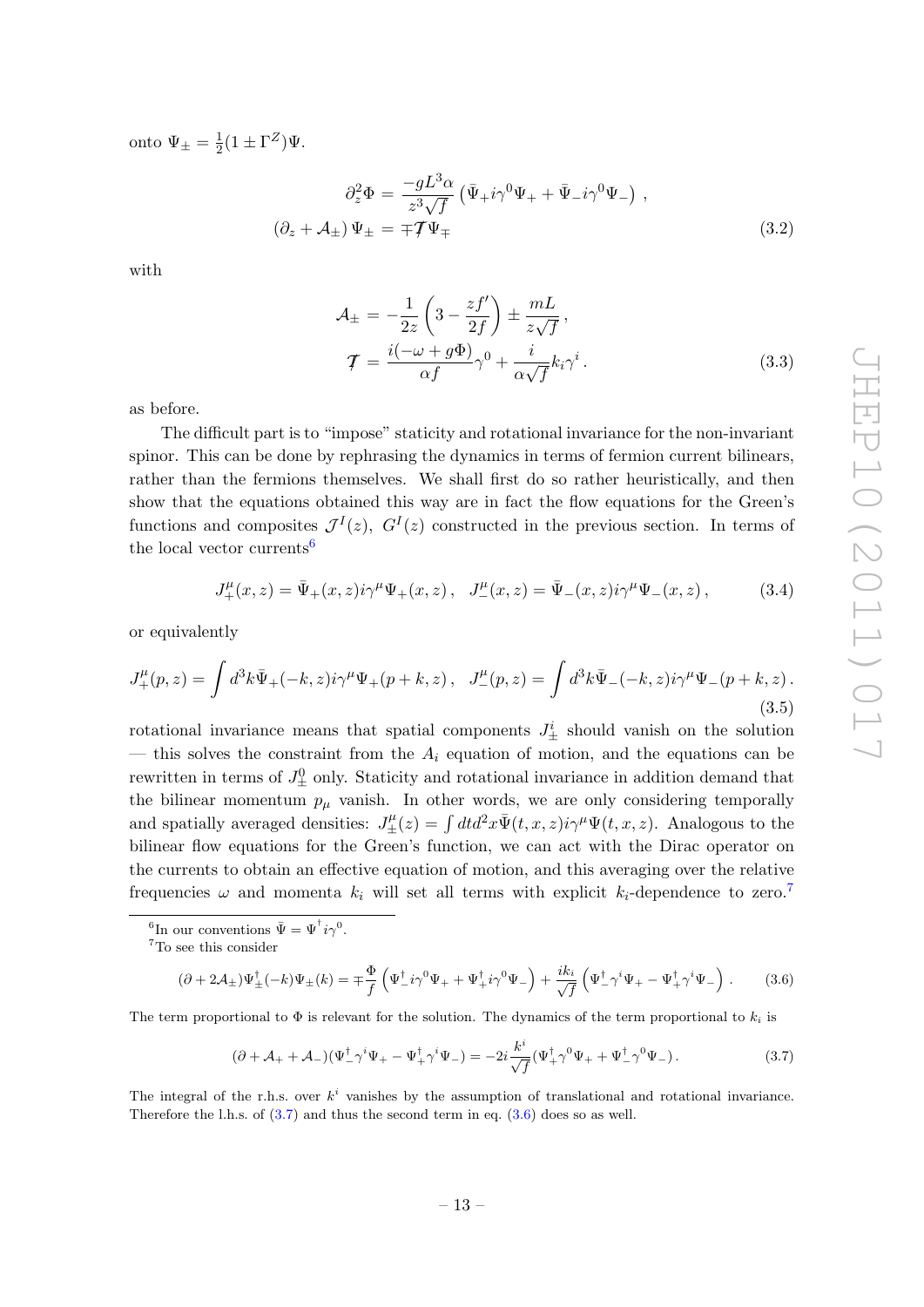Restricting to such averaged currents and absorbing a factor of  $g/\alpha$  in  $\Phi$  and a factor of  $g\sqrt{L^3}$  in  $\Psi_{\pm}$ , we obtain effective equations of motion for the bilinears directly

<span id="page-14-0"></span>
$$
(\partial_z + 2\mathcal{A}_{\pm}) J_{\pm}^0 = \mp \frac{\Phi}{f} I,
$$
  
\n
$$
(\partial_z + \mathcal{A}_{+} + \mathcal{A}_{-}) I = \frac{2\Phi}{f} (J_{+}^0 - J_{-}^0),
$$
  
\n
$$
\partial_z^2 \Phi = -\frac{1}{z^3 \sqrt{f}} (J_{+}^0 + J_{-}^0),
$$
\n(3.8)

with  $I = \bar{\Psi}_- \Psi_+ + \bar{\Psi}_+ \Psi_-,$  and all fields are real. The remaining constraint from the  $A_z$ equation of motion decouples. It demands  $\text{Im}(\bar{\Psi}_+\Psi_-) = \frac{i}{2}(\bar{\Psi}_-\Psi_+ - \bar{\Psi}_+\Psi_-) = 0$ . What the equations [\(3.8\)](#page-14-0) tell us is that for nonzero  $J_{\pm}^{0}$  there is a charged electrostatic source for the vector potential  $\Phi$  in the bulk.

Momentarily we will motivate the effective equations [\(3.8\)](#page-14-0) at a more fundamental level. Before that there are several remarks to be made

- These equations contain more information than just current conservation  $\partial_{\mu}J^{\mu} = 0$ . In an isotropic and static background current conservation is trivially true as  $\partial_{\mu}J^{\mu} =$  $\partial_0 J^0 = -i \int d\omega e^{-i\omega t} \omega J^0(\omega) = 0$  as  $J^0(\omega \neq 0) = 0$ .
- We have scaled out the electromagnetic coupling.  $AdS_4/CFT_3$  duals for which the underlying string theory is known generically have  $g = \kappa/L$  with  $\kappa$  the gravitational coupling constant as defined in  $(2.3)$ . Thus, using standard  $AdS_4/CFT_3$  scaling, a finite charge in the new units translates to a macroscopic original charge of order  $L/\kappa \propto N^{1/3}$ . This large charge demands that backreaction of the fermions in terms of its bilinear is taken into account as a source for Φ.
- The equations are local. From the fundamental point of view, that one considers finite density in the bulk, this is strange to say the least. Generic multi-fermion configurations are non-local, see e.g. [\[38\]](#page-28-4). These equations can therefore never capture the full bulk fermion dynamics. Our starting point has been a single fermion perspective, where the Pauli blocking induced non-locality is absent. In that context local equations are fine. We have also explicitly averaged over all directions parallel to the boundary and, as we have shown in the previous section (see also footnote [7\)](#page-13-2), it is this averaging that tremendously simplifies the equations. The most curious part may be that this unaveraged set of equations — and therefore also eqs  $(3.8)$  — are all local in the radial direction  $z$ . From the AdS perspective a many-fermion system should be non-local democratically and thus also exhibit non-locality in  $z$ , yet from the CFT perspective where z-dynamics encode RG-flow, it is eminently natural. We leave the resolution of this paradox to future work.

The justification of using [\(3.8\)](#page-14-0) to construct the AdS dual of a regular Fermi liquid is the connection between local fermion bilinears and the CFT Green's function. The complicated flow equations  $(2.29)$  reduce precisely to the first two equations in  $(3.8)$  upon performing the spacetime averaging and the trace, i.e.  $J_{\pm}^0 = \int d^3k \text{Tr} \mathcal{J}_{\pm}^0$  and  $I = \int d^3k \text{Tr} (G^{\mathbb{I}} + \bar{G}^{\mathbb{I}})$ .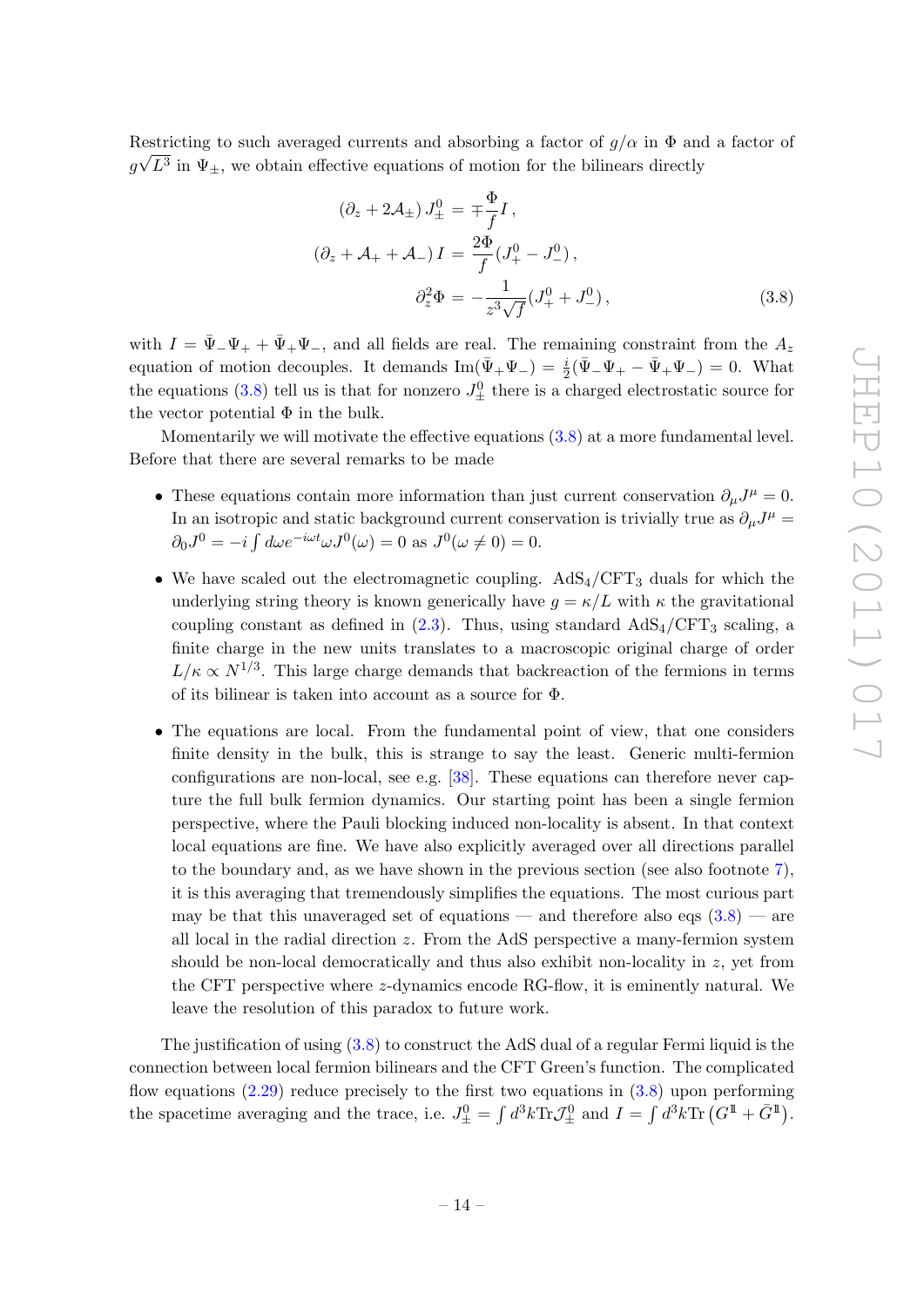Combined with the demand that we only consider normalizable solutions and the proof that  $\mathcal{J}_-^0$  is proportional to the pole-strength, the radial evolution equations [\(3.8\)](#page-14-0) are the (complicated) AdS recasting of the RG-flow for the pole-strength. This novel interpretation ought to dispel some of the a priori worries about our unconventional treatment of the fermions through their semi-classical bilinears. There is also support from the gravity side, however. Recall that for conventional many-body systems and fermions in particular one first populates a certain set of states and then tries to compute the macroscopic properties of the collective. In a certain sense the equations [\(3.8\)](#page-14-0) formulate the same program but in opposite order: one computes the generic wavefunction charge density with and by imposing the right boundary conditions, i.e normalizability, one selects only the correct set of states. This follows directly from the equivalence between normalizable AdS modes and quasiparticle poles that are characterized by well defined distinct momenta  $k_F$  (for  $\omega = \omega_F \equiv 0$ ). The demand that any non-trivial Dirac hair black hole is constructed from normalizable solutions of the composite operators (i.e. their leading and subleading asymptotes vanish<sup>[8](#page-15-0)</sup>) thus means that one imposes a superselection rule on the spatial averaging in the definition of  $J^I_{\pm}$ :

$$
J_{\pm}^{0}(z)|normalizable \equiv \int d^{3}k \bar{\Psi}_{\pm}(-k)i\gamma^{0}\Psi_{\pm}(k)|normalizable
$$
  
= 
$$
\int d^{3}k \delta^{2}(|k| - |k_{F}|)|B_{\pm}^{(0)}(k)|^{2} z^{4+2m\pm 1} + ...
$$
 (3.9)

We see that the constraint of normalizability from the bulk point of the view, implies that one selects precisely the on-shell bulk fermion modes as the building blocks of the density  $J_{\pm}^0$ .

In turn this means that the true system that eqs. [\(3.8\)](#page-14-0) describe is somewhat obscured by the spatial averaging. Clearly even a single fermion wavefunction is in truth the full set of two-dimensional wavefunctions whose momentum  $k^i$  has length  $k_F$ . However, the averaging could just as well be counting more, as long as there is another set of normalizable states once the isotropic momentum surface  $|k| = |k_F|$  is filled. Pushing this thought to the extreme, one could even speculate that the system  $(3.8)$  gives the correct quantummechanical description of the many-body Fermi system: the system which gravitational reasoning suggests is the true ground state of the charged AdS black hole in the presence of fermions.

To remind us of the ambiguity introduced by spatial averaging, we shall give the boundary coefficient of normalizable solution for  $J^0 = \int d^3k \mathcal{J}^0$  a separate name. The quantity  $\mathcal{J}^0_-(z_0)$  is proportional to the pole strength, which via Migdal's relation quantifies the characteristic occupation number discontinuity at  $\omega_F \equiv 0$ . We shall therefore call the coefficient  $\int d^3k|B_-|^2|$ <sub>normalizable</sub> =  $\Delta n_F$ .

<span id="page-15-0"></span><sup>8</sup>One can verify that the discussion in section [2.1.1](#page-11-0) holds also for fully backreacted solutions. The derivation there builds on the assumption that the boundary behavior of the electrostatic potential is regular. It is straightforward to check in [\(3.8\)](#page-14-0) that indeed precisely for normalizable solutions, i.e. in the absence of explicit fermion-sources, when both the leading and subleading terms in  $J^0_{\pm}$  and I vanish, the boundary behavior the scalar potential remains regular, as required.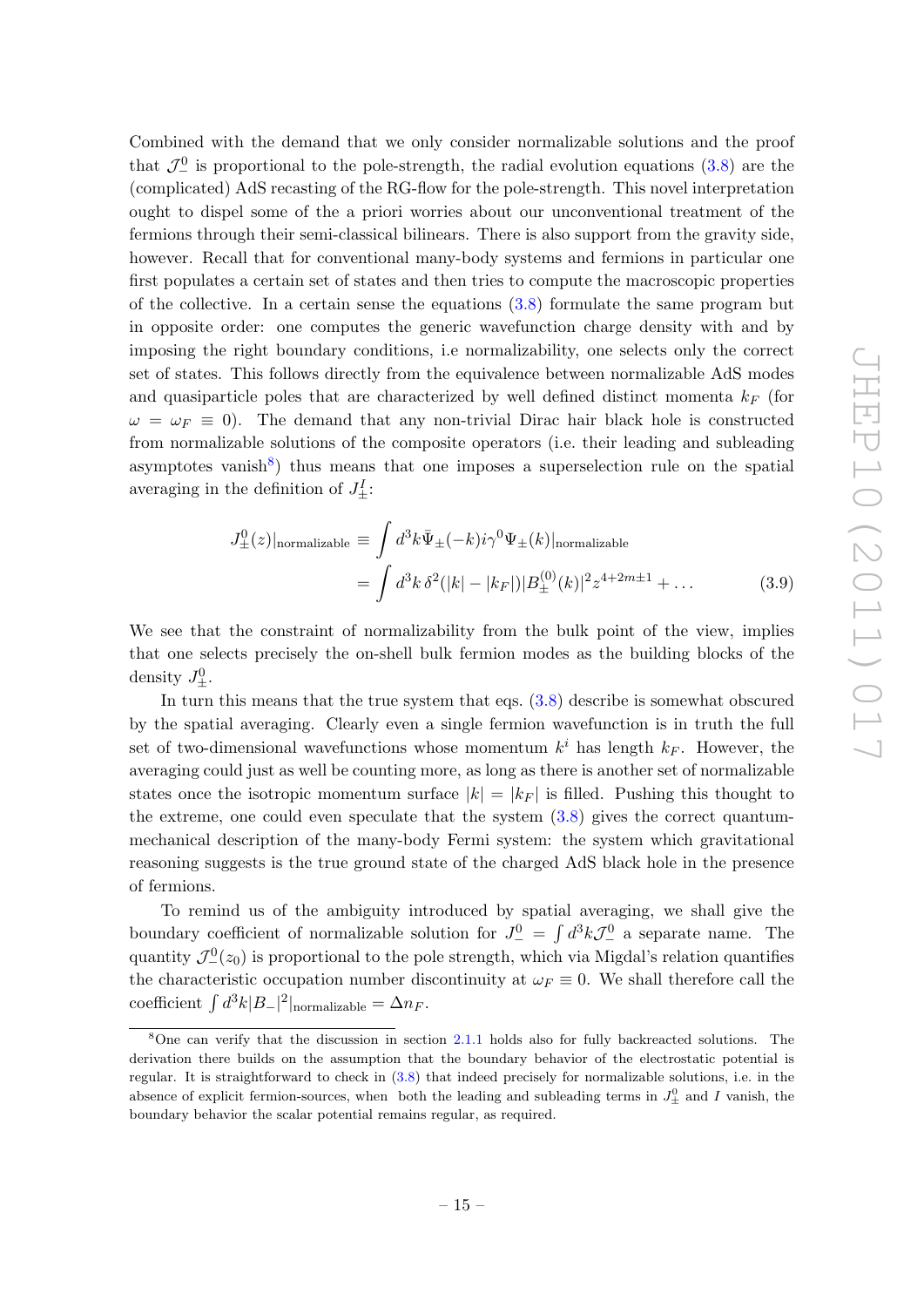#### <span id="page-16-0"></span>3.1 Thermodynamics

At a very qualitative level the identification  $J_{-|norm}^0(z) \equiv \Delta n_F z^{3+2m} + \dots$  can be argued to follow from thermodynamics as well. From the free energy for an AdS dual solution to a Fermi liquid, one finds that the charge density directly due to the fermions is

<span id="page-16-1"></span>
$$
\rho_{\text{total}} = -2\frac{\partial}{\partial \mu}F = \frac{-3}{2m+1}\frac{\Delta n_F}{z_0^{-1-2m}} + \rho + \dots,\tag{3.10}
$$

with  $z_0^{-1}$  the UV-cutoff as before. The cut-off dependence is a consequence of the fact that the system is interacting, and one cannot truly separate out the fermions as free particles. Were one to substitute the naive free fermion scaling dimension  $\Delta = m + 3/2 = 1$ , the cutoff dependence would vanish and the identification would be exact.

We can thus state that in the interacting system there is a contribution to the charge density from a finite number of fermions proportional to

$$
\rho_F = \frac{-3}{2\Delta - 2} \frac{\Delta n_F}{z_0^{2-2\Delta}} + \dots, \tag{3.11}
$$

although this contribution formally vanishes in the limit where we send the UV-cutoff  $z_0^{-1}$ to infinity.

To derive eq. [\(3.10\)](#page-16-1), recall that the free energy is equal to minus the on-shell action of the AdS dual theory. Since we disregard the gravitational backreaction, the Einstein term in the AdS theory will not contain any relevant information and we consider the Maxwell and Dirac term only. We write the action as,

<span id="page-16-2"></span>
$$
S = \int_{z_0}^1 \sqrt{-g} \left[ \frac{1}{2} A_N D_M F^{MN} - \bar{\Psi} \psi - m \bar{\Psi} \psi \right] + \oint_{z=z_0} \sqrt{-h} \left( \bar{\Psi}_+ \Psi_- + \frac{1}{2} A_\mu n_\alpha F^{\alpha \mu} \right), \tag{3.12}
$$

where we have included an explicit fermionic boundary term that follows from the AdS/CFT dictionary [\[12\]](#page-27-10) and  $n_{\alpha}$  is a normal vector to the boundary. The boundary action is not manifestly real, but its on-shell value which contributes to the free energy is real. Recall that the imaginary part of  $\Psi_+\Psi_-$  decouples from eqs. [\(3.8\)](#page-14-0). The boundary Dirac term in [\(3.12\)](#page-16-2) is therefore equal to  $I = 2\text{Re}(\bar{\Psi}_+ \Psi_-)$ .

To write the free energy in terms of the quantities  $\mu$ ,  $\rho$  and  $\Delta n_F$ , note that the on-shell bulk Dirac action vanishes. Importantly the bulk Maxwell action does contribute to the free energy. Its contribution is

<span id="page-16-3"></span>
$$
F_{\text{bulk}} = \lim_{z_0 \to 0} \int_{z_0}^1 dz d^3 x \left[ \frac{1}{2} \Phi \partial_{zz} \Phi \right]_{\text{on-shell}}
$$
  
= 
$$
- \lim_{z_0 \to 0} \int_{z_0}^1 dz d^3 x \left[ \frac{1}{2z^3 \sqrt{f}} \Phi (J_+^0 + J_-^0) \right]_{\text{on-shell}},
$$
(3.13)

where we have used the equation of motion  $(3.8)$ . This contribution should be expected, since the free energy should be dominated by infrared, i.e. near horizon physics. Due to the logarithmic singularity in the electrostatic potential (eq. [\(3.17\)](#page-17-1) this bulk contribution diverges, but this divergence should be compensated by gravitational backreaction. At the same time the singularity is so mild, however, that the free energy, the integral of the Maxwell term, remains finite in the absence of the Einstein contribution.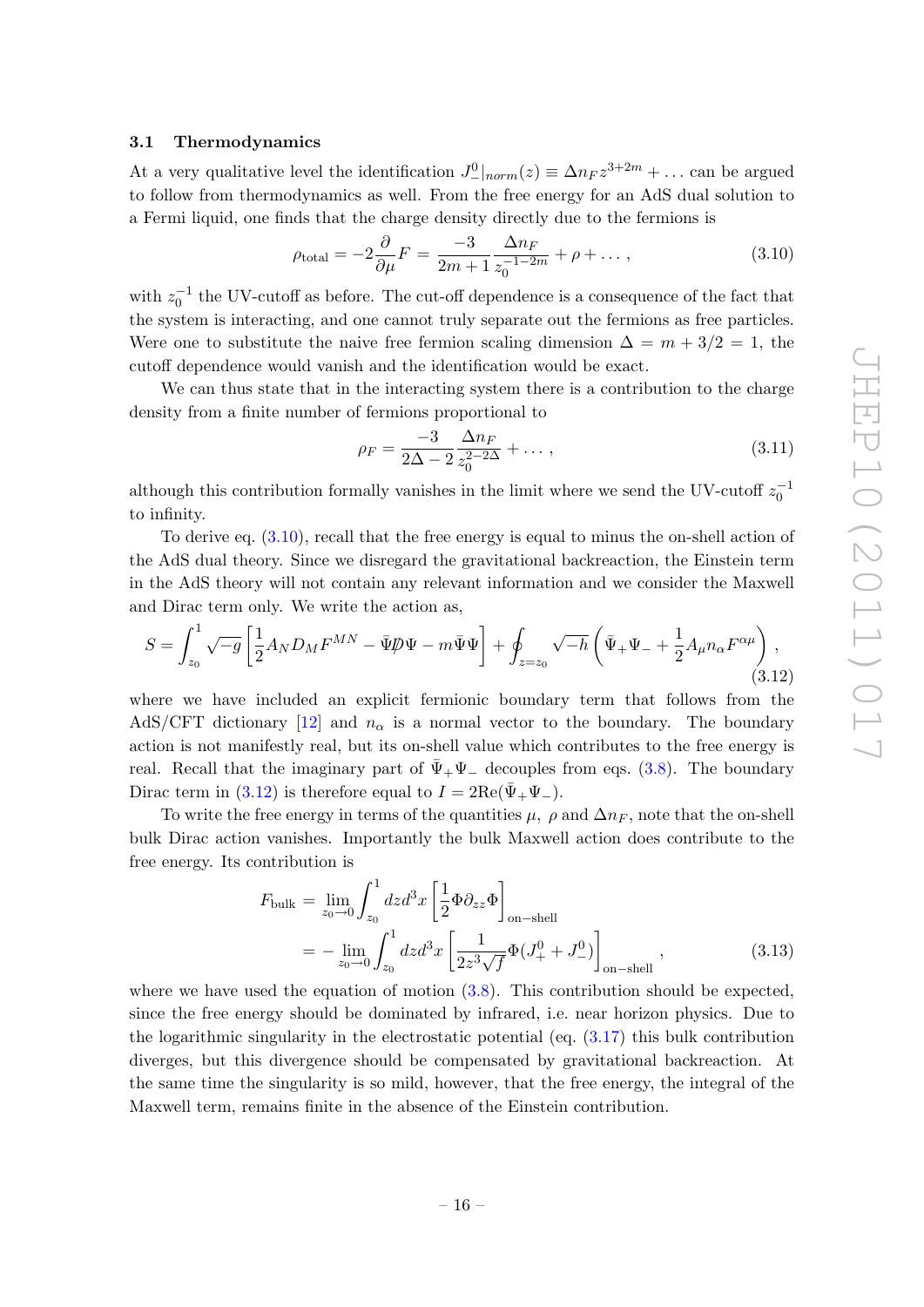Formally, i.e. in the limit  $z_0 \rightarrow 0$ , the full free energy arises from this bulk contribu-tion [\(3.13\)](#page-16-3). The relation [\(3.10\)](#page-16-1) between the charge density and  $\Delta n_F$  follows only from the regularized free energy, and is therefore only a qualitative guideline. Empirically, as we will show, it is however, a very good one (see figure [1](#page-19-1) in the next section). Splitting the regularized bulk integral in two

$$
F_{\text{bulk}} = \int_{z^*}^1 dz d^3x \left[ \frac{1}{2z^3 \sqrt{f}} \Phi(J_+^0 + J_-^0) \right]_{\text{on-shell}} + \lim_{z_0 \to 0} \int_{z_0}^{z_*} dz d^3x \left[ \frac{1}{2z^3 \sqrt{f}} \Phi(J_+^0 + J_-^0) \right]_{\text{on-shell}} ,\tag{3.14}
$$

we substitute the normalizable boundary behavior of  $\Psi_+ = B_+ z^{5/2+m} + \ldots, \Psi_- =$  $B_{-}z^{3/2+m} + \ldots$  and  $\Phi = \mu - \rho z + \ldots$ , and obtain for the regularized free energy

$$
F = F_{\text{horizon}}(z_*) + \lim_{z_0 \to 0} \int_{z_0}^{z_*} d^3x \, dz \left[ \frac{-1}{2z^3} \mu |B_-|^2 z^{3+2m} + \dots \right] + \oint \frac{d^3x}{z_0^3} \left[ -\bar{B}_+ B_- z_0^{4+2m} + \frac{1}{2} \mu \rho z_0^3 \right]. \tag{3.15}
$$

Using that  $B_+ = -i\mu\gamma^0B_-/(2m+1)$  (eq. [\(2.10\)](#page-6-0)), the second bulk term and boundary contribution are proportional, and the free energy schematically equals

<span id="page-17-2"></span>
$$
F = Fhorizon + \lim_{z_0 \to 0} \int d^3x \left[ \frac{3\mu}{2(2m+1)} \bar{B}_{-} i\gamma^0 B_{-} z_0^{1+2m} - \frac{1}{2} \mu \rho \right].
$$
 (3.16)

With the UV-regulator  $z_0^{-1}$  finite, this yields the charge density in eq. [\(3.10\)](#page-16-1) after one recalls that  $\bar{B}_- = B_-^{\dagger} i \gamma^0$ .

With the derived rule that the AdS dual to a Fermi liquid has a nonzero normalizable component in the current  $J^0_-,$  we will now construct an AdS solution that has this property: an AdS black hole with Dirac hair. Ignoring backreaction, these are solutions to the density equations [\(3.8\)](#page-14-0). In its simplest form the interpretation is that of the backreaction due to a single fermion wavefunction, but as explained the spatial averaging of the density combined with the selection rule of normalizability could be capturing a more general solution.

#### <span id="page-17-0"></span>3.2 At the horizon: entropy collapse to a Lifshitz solution

Before we can proceed with the construction of non-trivial Dirac hair solutions to eqs. [\(3.8\)](#page-14-0), we must consider the boundary conditions at the horizon necessary to solve the system. Insisting that the right-hand-side of the dynamical equations [\(3.8\)](#page-14-0) is subleading at the horizon, the near-horizon behavior of  $J_{\pm}^0$ ,  $I$ ,  $\Phi$  is:

<span id="page-17-1"></span>
$$
J_{\pm}^{0} = J_{\text{hor},\pm}(1-z)^{-1/2} + ..., \nI = I_{\text{hor}}(1-z)^{-1/2} + ..., \n\Phi = \Phi_{\text{hor}}^{(1)}(1-z)\ln(1-z) + (\Phi_{\text{hor}}^{(2)} - \Phi_{\text{hor}}^{(1)})(1-z) + ....
$$
\n(3.17)

If we insist that  $\Phi$  is regular at the horizon  $z = 1$ , i.e.  $\Phi_{\text{hor}}^{(1)} = 0$ , so that the electric field is finite, the leading term in  $J^0_{\pm}$  must vanish as well, i.e.  $J_{\text{hor},\pm} = 0$ , and the system reduces to a free Maxwell field in the presence of an AdS black hole and there is no fermion density profile in the bulk. Thus in order to achieve a nonzero fermion profile in the bulk, we must have an explicit source for the electric-field on the horizon. Strictly speaking, this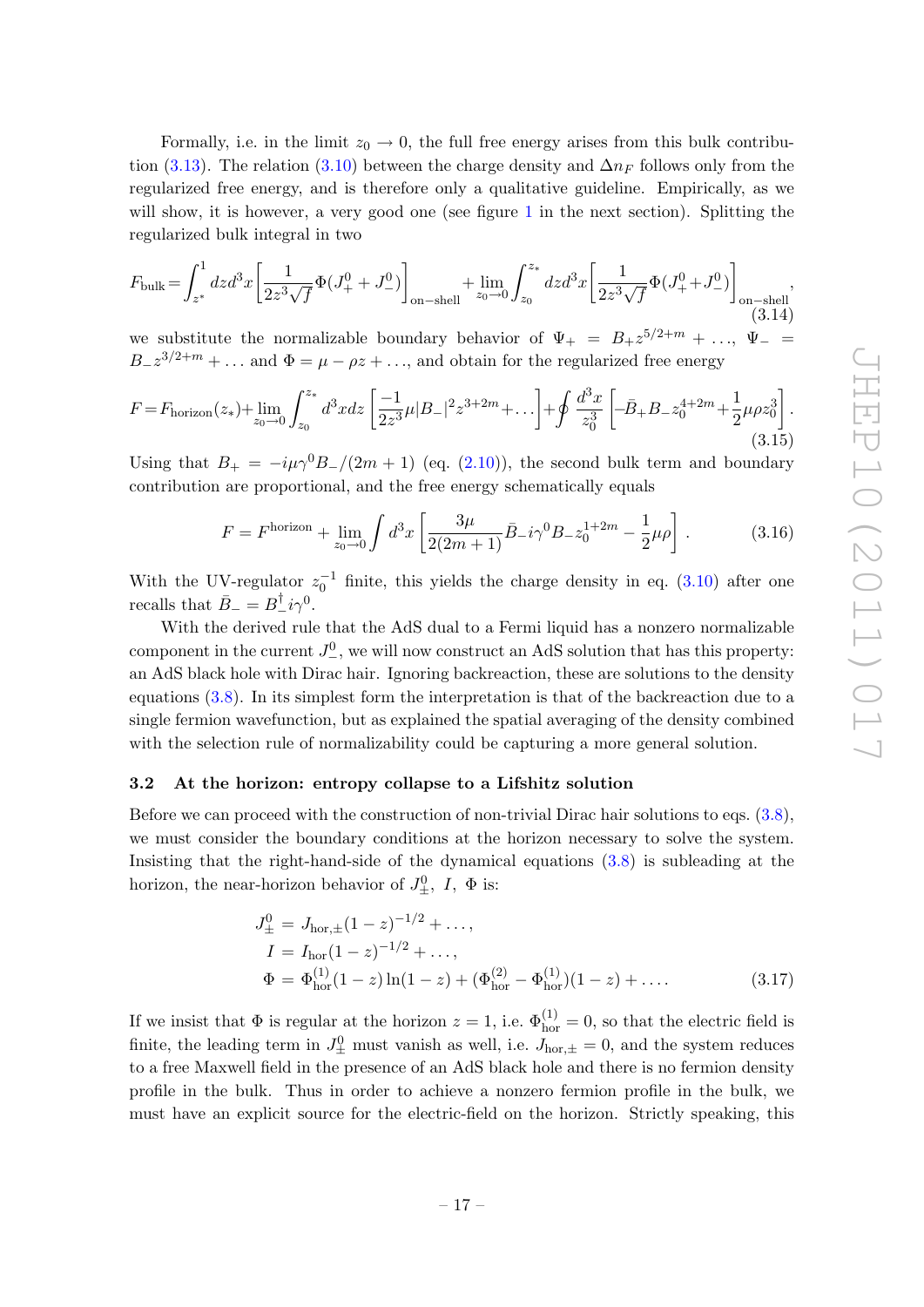invalidates our neglect of backreaction as the electric field and its energy density at the location of the source will be infinite. As we argued above, this backreaction is in fact expected to resolve the finite ground-state entropy problem associated with the presence of a horizon. The backreaction should remove the horizon completely, and the background should resemble the horizonless metrics found in [\[26,](#page-28-2) [27,](#page-28-3) [39\]](#page-28-14); the same horizon logarithmic behavior in the electrostatic potential was noted there. Nevertheless, as the divergence in the electric field only increases logarithmically as we approach the horizon, and our results shall hinge on the properties of the equations at the opposite end near the boundary, we shall continue to ignore it here. We shall take the sensibility of our result after the fact, as proof that the logarithmic divergence at the horizon is indeed mild enough to be ignored.

The identification of the boundary value of  $J^0$  with the Fermi liquid characteristic occupation number jump  $\Delta n_F$  rested on the insistence that the currents are built out of AdS Dirac fields. This deconstruction also determines a relation between the horizon boundary conditions of the composite fields  $J_{\pm}^0$ , I. If  $\Psi_{\pm}(z) = C_{\pm} (1-z)^{-1/4} + \dots$  then  $J_{\text{hor},\pm} = C_{\pm}^2$  and  $I_{\text{hor}} = C_{+}C_{-}$ . As the solution  $\Phi_{\text{hor}}^{(1)}$  is independent of the solution  $\Phi_{\text{hor}}^{(2)}$ which is regular at the horizon, we match the latter to the vector-potential of the charged AdS black hole:  $\Phi_{\text{hor}}^{(2)} = -2gq \equiv g\mu_0/\alpha$ . Recalling that  $\Phi_{\text{hor}}^{(1)} = -(J_{\text{hor},+} + J_{\text{hor},-}),$  we see that the three-parameter family of solutions at the horizon in terms of  $C_{\pm}$ ,  $\Phi_{\rm hor}^{(2)}$  corresponds to the three-parameter space of boundary values  $A_+$ ,  $B_-$  and  $\mu$  encoding a fermion-source, the fermion-response/expectation value and the chemical potential.

We can now search whether within this three-parameter family a finite normalizable fermion density solution with vanishing source  $A_+ = 0$  exists for a given temperature T of the black hole.

#### <span id="page-18-0"></span>3.3 A BH with Dirac hair

The equations are readily solved numerically with a shooting method from the horizon. We consider both an uncharged AdS-Schwarzschild solution and the charged AdS Reissner-Nordström solution. Studies of bosonic condensates in AdS/CFT without backreaction havemostly been done in the AdS-Schwarzschild (AdSS) background ([\[19,](#page-27-11) [20\]](#page-27-12) and references therein). An exception is  $[40]$ , which also considers the charged RN black hole. As is explained in [\[40\]](#page-28-15), they correspond to two different limits of the exact solution: the AdSS case requires that  $\Delta n_F \gtrsim \mu$  that is, the total charge of the matter fields should be dominant compared to the charge of the black hole. On the other hand, the RN limit is appropriate if  $\Delta n_F \ll \mu$ . It ignores the effect of the energy density of the charged matter sector on the charged black hole geometry. The AdS Schwarzschild background is only reliable near  $T_c$ , as at low temperatures the finite charged fermion density is comparable to  $\mu$ . The RN case is under better control for low temperatures, because near  $T = 0$  the chemical potential can be tuned to stay larger than fermion density.

We shall therefore focus primarily on the solution in the background of an AdS RN black hole, i.e. the system with a heat bath with chemical potential  $\mu$  — non-linearly determined by the value of  $\Phi_{\text{hor}}^{(2)} = \mu_0$  at the horizon — which for low  $T/\mu$  should show the characteristic  $\Delta n_F$  of a Fermi liquid. The limit in which we may confidently ignore backreaction is  $\Phi_{\text{hor}}^{(1)} \ll \mu_0$  for  $T \lesssim \mu_0$  — for AdSS the appropriate limit is  $\Phi_{\text{hor}}^{(1)} \ll T$  for  $\mu_0 \ll T$ .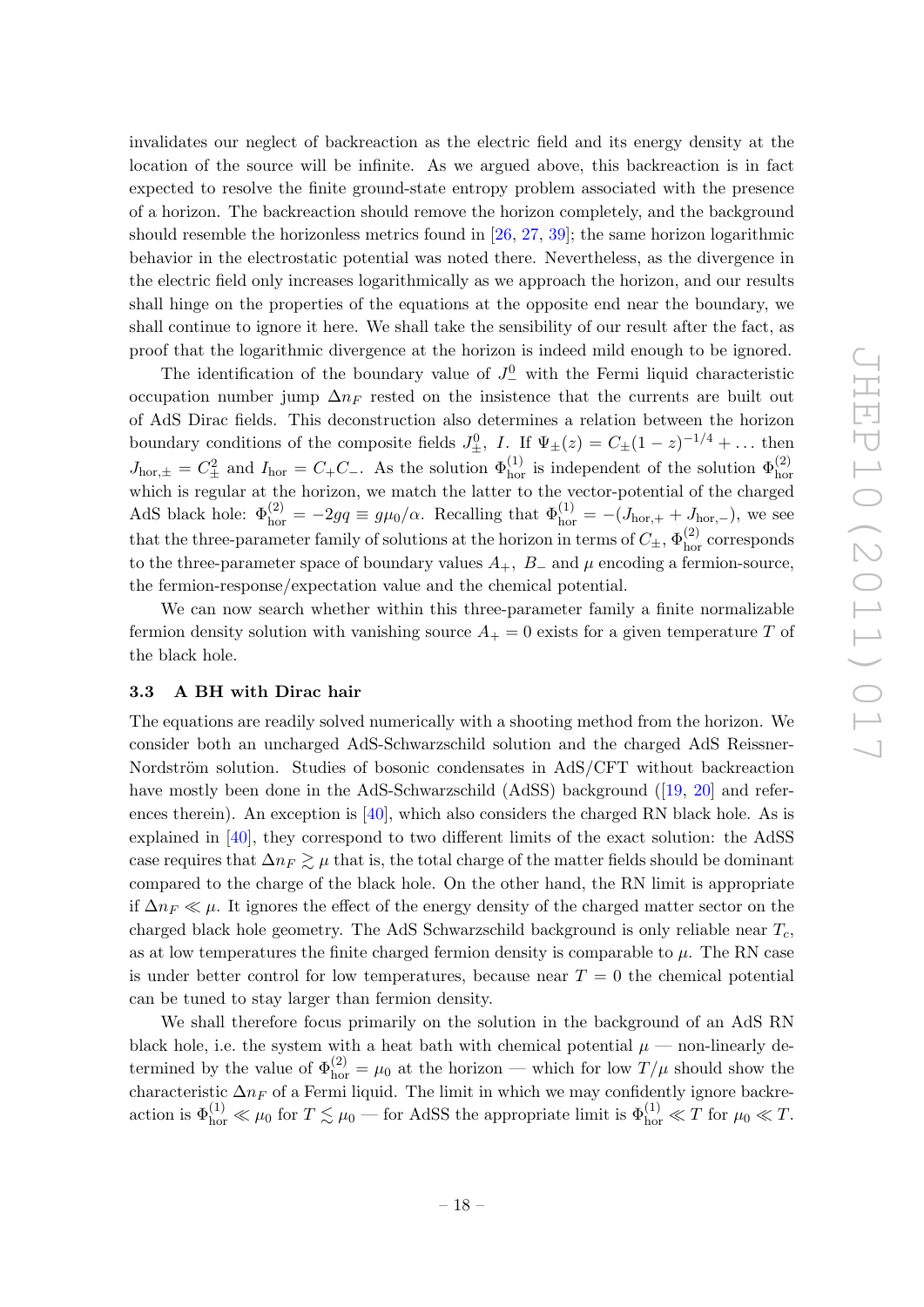

<span id="page-19-1"></span>**Figure 1.** (a) Temperature dependence of the Fermi liquid occupation number discontinuity  $\Delta n_F$ and operator I for a fermionic field of mass  $m = -1/4$  dual to an operator of dimension  $\Delta = 5/4$ . We see a large density for  $T/\mu$  small and discontinuously drop to zero at  $T \approx 0.05\mu$ . At this same temperature, the proxy free energy contribution per particle (the negative of  $I$ ) vanishes. (b) The free energy  $F = F^{\text{fermion}} + F^{\text{Maxwell}}$  (eq. [\(3.12\)](#page-16-2)) as a function of  $T/\mu$  ignoring the contribution from the gravitational sector. The blue curve shows the total free energy  $F = F^{\text{Maxwell}}$ , which is the sum of a bulk and a boundary term. The explicit fermion contribution  $F_{\text{fermion}}$  vanishes, but the effect of a non-zero fermion density is directly encoded in a non-zero  $F_{bulk}^{\text{Maxwell}}$ . The figure also shows this bulk  $F_{\text{bulk}}^{\text{Maxwell}}$  and the boundary contribution  $F_{\text{bulk}}^{\text{Maxwell}}$  separately and how they sum to a continuous  $F_{\text{total}}$ . Although formally the explicit fermion contribution  $F_f \sim I$  in equation [\(3.16\)](#page-17-2) vanishes, the bulk Maxwell contribution is captured remarkably well by its value when the cut-off is kept finite. The light-green curve in the figure shows  $F_f$  for a finite  $z_0 \sim 10^{-6}$ . For completeness we also show the total charge density, eq. [\(3.10\)](#page-16-1). The dimension of the fermionic operator used in this figure is  $\Delta = 1.1$ .

#### <span id="page-19-0"></span>3.3.1 Finite fermion density solutions in AdS-RN

Figure [1](#page-19-1) shows the behavior of the occupation number discontinuity  $n_F \equiv |B_-|^2$  and the fermion free-energy contribution  $I$  as a function of temperature in a search for normalizable solutions to  $egs.(3.8)$  $egs.(3.8)$  with the aforementioned boundary conditions. We clearly see a first order transition to a finite fermion density, as expected. The underlying Dirac field dynamics can be recognized in that the normalizable solution for  $J^0_-(z)$  which has no leading component near the boundary by construction, also has its subleading component vanishing (figure  $2)$ .<sup>[9](#page-19-2)</sup>

<span id="page-19-2"></span><sup>9</sup>Although the Dirac hair solution has charged matter in the bulk, there is no Higgs effect for the bulk gauge field, and thus there is no direct spontaneous symmetry breaking in the boundary. Indeed one would not expect it for the Fermi liquid ground state. There will be indirect effect on the conductivity similar to [\[27\]](#page-28-3). We thank Andy O'Bannon for his persistent inquiries to this point.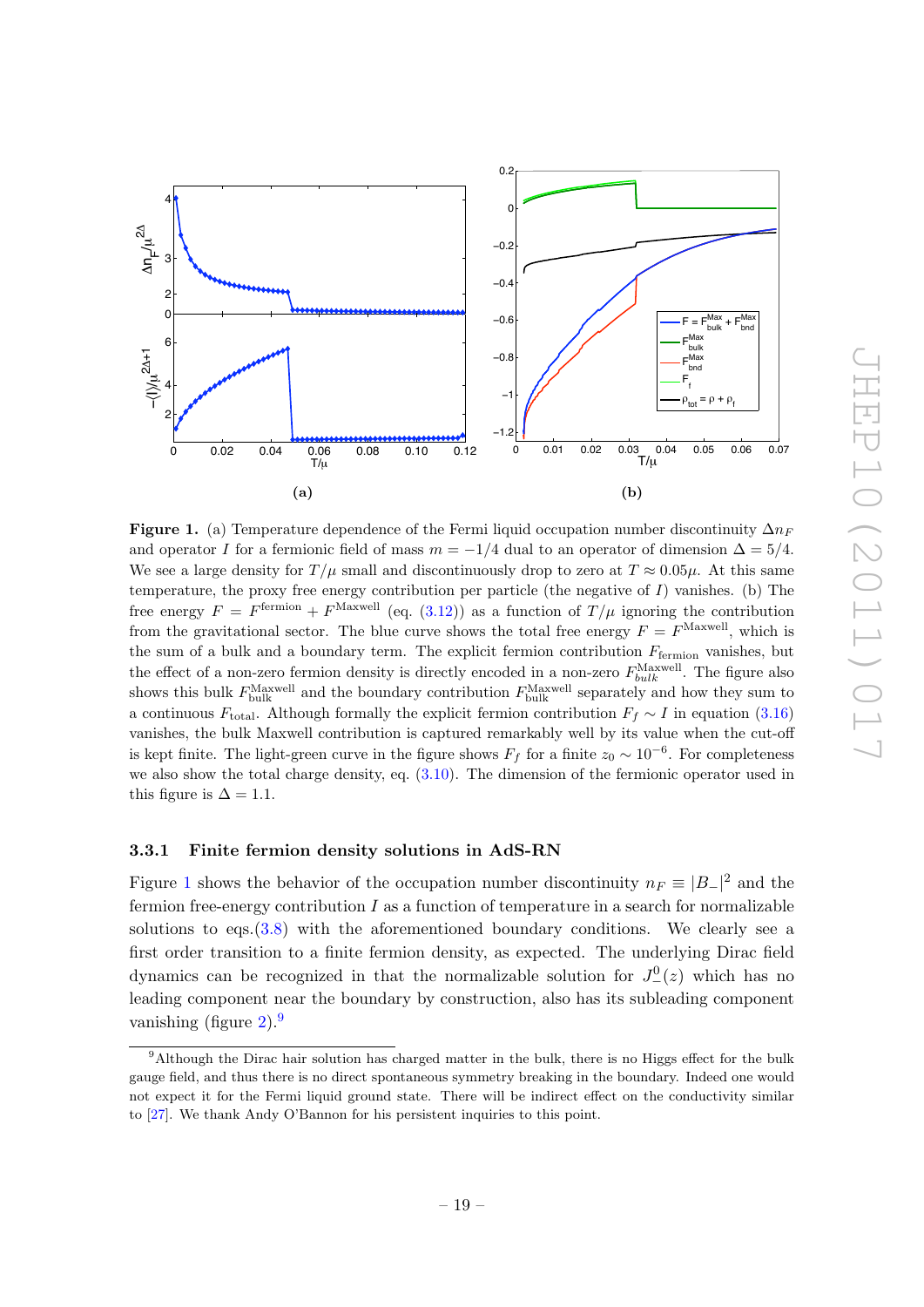

<span id="page-20-0"></span>Figure 2. The boundary behaviour of  $J_-(0)$  in for a generic solution (blue) to eqs. [\(3.8\)](#page-14-0) and a normalizable Dirac-hair solution (red) for  $m = -1/4$  in the background of an AdS-RN black hole with  $\mu/T = 128.8$ . The dotted lines show the scaling  $z^{11/2}$  and  $z^4$  of the leading and subleading terms in an expansion of  $J^0_-(z)$  near  $z = 0$ ; the dashed line shows the scaling  $z^{5/2}$  of the subsubleading expansion whose coefficient is  $|B_-(\omega_F, k_F)|^2$ . That the Dirac hair solution (red) scales as the subsubleading solution indicates that the current  $J^0_-$  faithfully captures the density of the underlying normalizable Dirac field.

Analyzing the transition in more detail in figure [3,](#page-21-0) we find:

- 1. The dimensionless number discontinuity  $\Delta n_F / \mu^{2\Delta}$  scales as  $T^{-\delta}$  in a certain temperature range  $T_F < T < T_c$ , with  $\delta > 0$  depending on g and  $\Delta$ , and  $T_F$  typically very small. At  $T = T_c > T_F$  it drops to zero discontinuously, characteristic of a first order phase transition.
- 2. At low temperatures,  $0 < T < T_F$ , the power-law growth comes to a halt and ends with a plateau where  $\Delta n_F / \mu^{2\Delta} \sim$  const. (figure [3a\)](#page-21-1). It is natural to interpret this temperature as the Fermi temperature of the boundary Fermi liquid.
- 3. The fermion free energy contribution  $I/\mu^{2\Delta+1}$  scales as  $T^{1/\nu}$  with  $\nu > 1$  for  $0 < T <$  $T_c$ , and drops to zero discontinuously at  $T_c$ . As I empirically equals minus the free energy per particle, it is natural that  $I(T = 0) = 0$ , and this in turn supports the identification of  $\Delta n_F (T = 0)$  as the step in number density at the Fermi energy.

One expects that the exponents  $\delta, \nu$  are controlled by the conformal dimension  $\Delta$ .<sup>[10](#page-20-1)</sup> The dependence of the exponent  $\delta$  on the conformal dimension is shown in figure [3a.](#page-21-1) While a correlation clearly exists, the data are not conclusive enough to determine the relation  $\delta = \delta(\Delta)$ . The clean power law  $T^{-\delta}$  scaling regime is actually somewhat puzzling. These values of the temperature,  $T_F < T < T_c$ , correspond to a crossover between the true Fermi liquid regime for  $T < T_F$  and the conformal phase for  $T > T_c$ , hence there is no clear ground for a universal scaling relation for  $\delta$ , which seems to be corroborated by the data (figure [3b\)](#page-21-2). At the same time, the scaling exponent  $\nu$  appears to obey  $\nu = 2$  with great precision (figure [3b,](#page-21-2) inset) independent of  $\Delta$  and g.

A final consideration, needed to verify the existence of a finite fermion density AdS solution dual to a Fermi liquid, is to show that the ignored backreaction stays small. In particular, the divergence of the electric field at the horizon should not affect the result.

<span id="page-20-1"></span> $10$ The charge q of the underlying conformal fermionic operator scales out of the solution.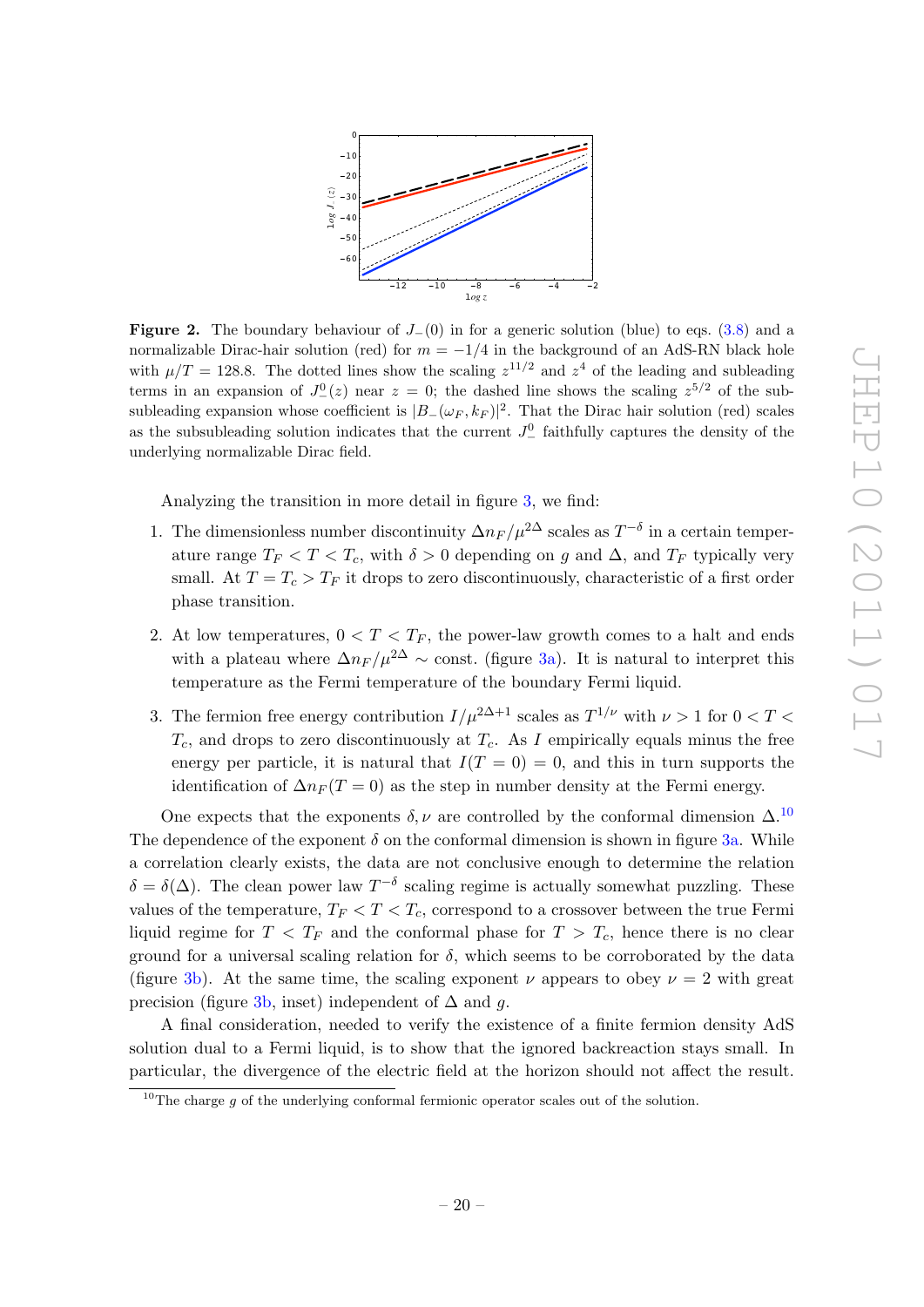<span id="page-21-1"></span>

<span id="page-21-2"></span><span id="page-21-0"></span>Figure 3. (a) Approximate power-law scaling of the Fermi liquid characteristic occupation number discontinuity  $\Delta n_F / \mu^{2\Delta} \sim T^{-\delta}$  as a function of  $T/\mu$  for  $\Delta = 5/4$ . This figure clearly shows the saturation of the density at very low  $T/\mu$ . The saturation effect is naturally interpreted as the influence of the characteristic Fermi energy. (b) The scaling exponent  $\delta$  for different values of the conformal dimension ∆. There is a clear correlation, but the precise relation cannot be determined numerically. The scaling exponent of the current  $I/\mu^{2\Delta+1} \sim T^{-1/\nu}$  obeys  $\nu = 2$  with great accuracy, on the other hand (Inset).

The total bulk electric field  $E_z = -\partial_z \Phi$  is shown in figure [4a,](#page-22-1) normalized by its value at  $z = 1/2$ . The logarithmic singularity at the horizon is clearly visible. At the same time, the contribution to the total electric field from the charged fermions is negligible even very close to the horizon.<sup>[11](#page-21-3)</sup> This suggests that our results are robust with respect to the details of the IR divergence of the electric field.

The diverging backreaction at the horizon is in fact the gravity interpretation of the first order transition at  $T_c$ : an arbitrarily small non-zero density leads to an abrupt change in the on shell bulk action. As the latter is the free energy in the CFT, it must reflect the discontinuity of a first order transition. A full account of the singular behavior at the horizon requires self-consistent treatment including the Einstein equations. At this level, we can conclude that the divergent energy density at the horizon implies that the near-horizon physics becomes substantially different from the  $AdS<sub>2</sub>$  limit of the RN metric. It is natural to guess that the RN horizon disappears completely, corresponding to a ground state with zero entropy, as hypothesized in [\[26\]](#page-28-2). This matches the expectation that the finite fermidensity solution in the bulk describes the Fermi-liquid. The underlying assumption in the above reasoning is that the total charge is conserved.

<span id="page-21-3"></span><sup>&</sup>lt;sup>11</sup>It is of the order  $10^{-4}$ , starting from  $z = 0.9999$ . We have run our numerics using values between  $1-10^{-6}$  and  $1-10^{-2}$  and found no detectable difference in quantities at the boundary.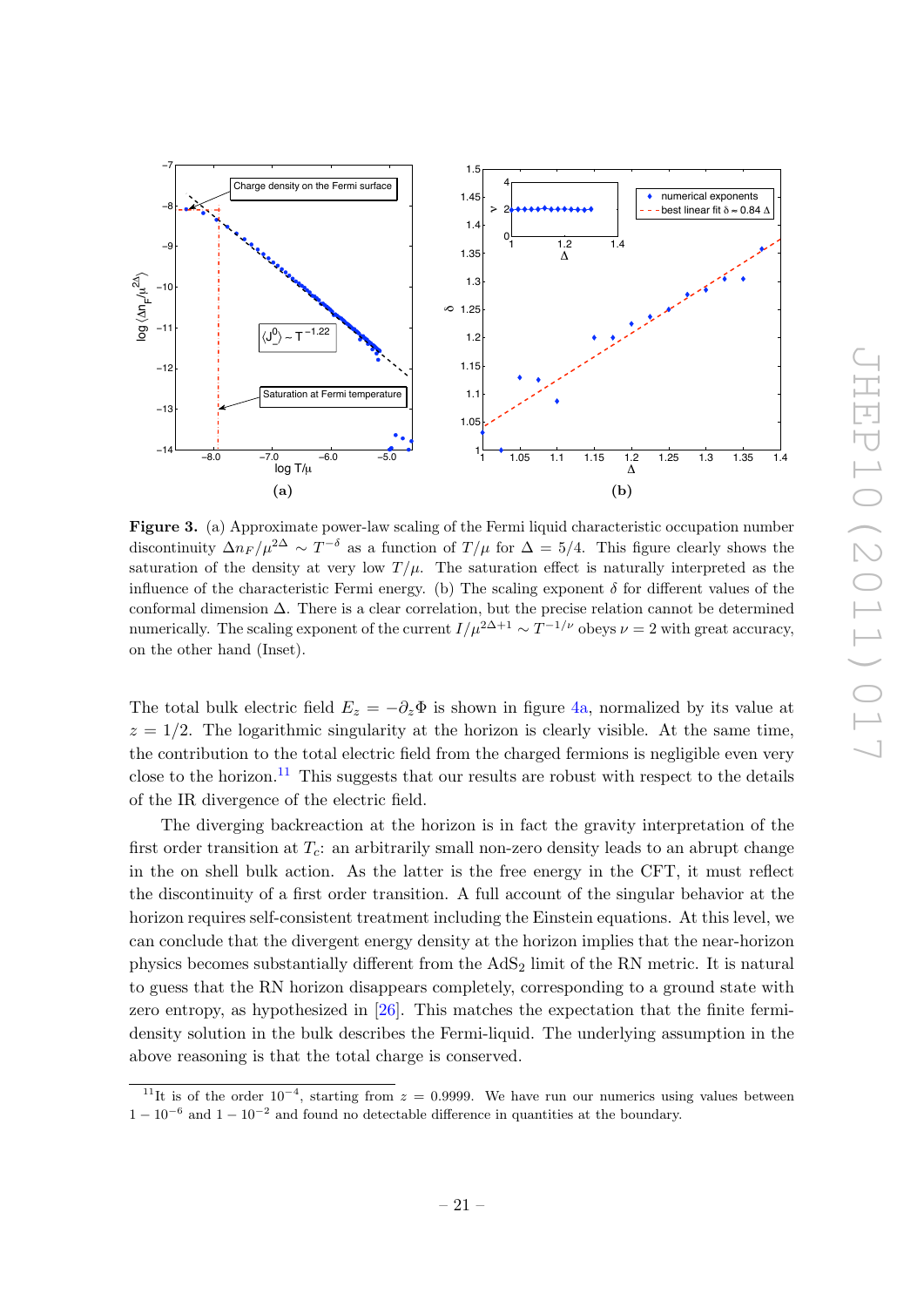

<span id="page-22-3"></span><span id="page-22-2"></span><span id="page-22-1"></span>**Figure 4.** (a) The radial electric field  $-E_z = \partial \Phi / \partial z$ , normalized to the midpoint value  $E_z(z)/E_z(1/2)$  for whole interior of the finite fermion density AdS-RN solution (upper) and near the horizon (lower). One clearly sees the soft, log-singularity at the horizon. The colors correspond to increasing temperatures from  $T = 0.04\mu$  (lighter) to  $T = 0.18\mu$  (darker), all with  $\Delta = 1.1$ . (b) The occupation number jump  $\Delta n_F$  and free energy contribution I as a function of temperature in AdS-Schwarzschild. We see the jump  $\Delta n_F$  saturate at low temperatures and fall off at high T. An exponential fit to the data (red curve) shows that in the critical region the fall-off is stronger than exponential, indicating that the transition is first order. The conformal dimension of the fermionic operator is  $\Delta = 1.1$ . (c) The radial electric field  $-E_z = \frac{\partial \Phi}{\partial z}$ , normalized to the midpoint value  $(E_z(z)/E_z(1/2))$  for the finite fermion density AdS-Schwarzschild background. The divergence of the electric field  $E_z$  is again only noticeable near the horizon and can be neglected in most of the bulk region.

#### <span id="page-22-0"></span>3.3.2 Finite fermion density in AdSS

For completeness, we will describe the finite fermion-density solutions in the AdS Schwarzschild geometry as well. In these solutions the charge density is set by the density of fermions alone. They are therefore not reliable at very low temperatures  $T \ll T_c$  when gravitational backreaction becomes important. The purpose of this section is to show the existence of finite density solutions does not depend on the presence of a charged black hole set by the horizon value  $\Phi_{\text{hor}}^{(2)} = \mu_0$ , but that the transition to a finite fermion density can be driven by the charged fermions themselves.

Figure [4b](#page-22-2) shows the nearly instantaneous development of a non-vanishing expectation value for the occupation number discontinuity  $\Delta n_F$  and I in the AdS Schwarzschild background. The rise is not as sharp as in the RN background. It is, however, steeper than exponential, and we may conclude that the system undergoes a discontinuous first order transition to a AdS Dirac hair solution. The constant limit reached by the fermion density as  $T \to 0$  has no meaning as we cannot trust the solution far away from  $T_c$ .

The backreaction due to the electric field divergence at the horizon can be neglected, for the same reason as before (figure [4c\)](#page-22-3).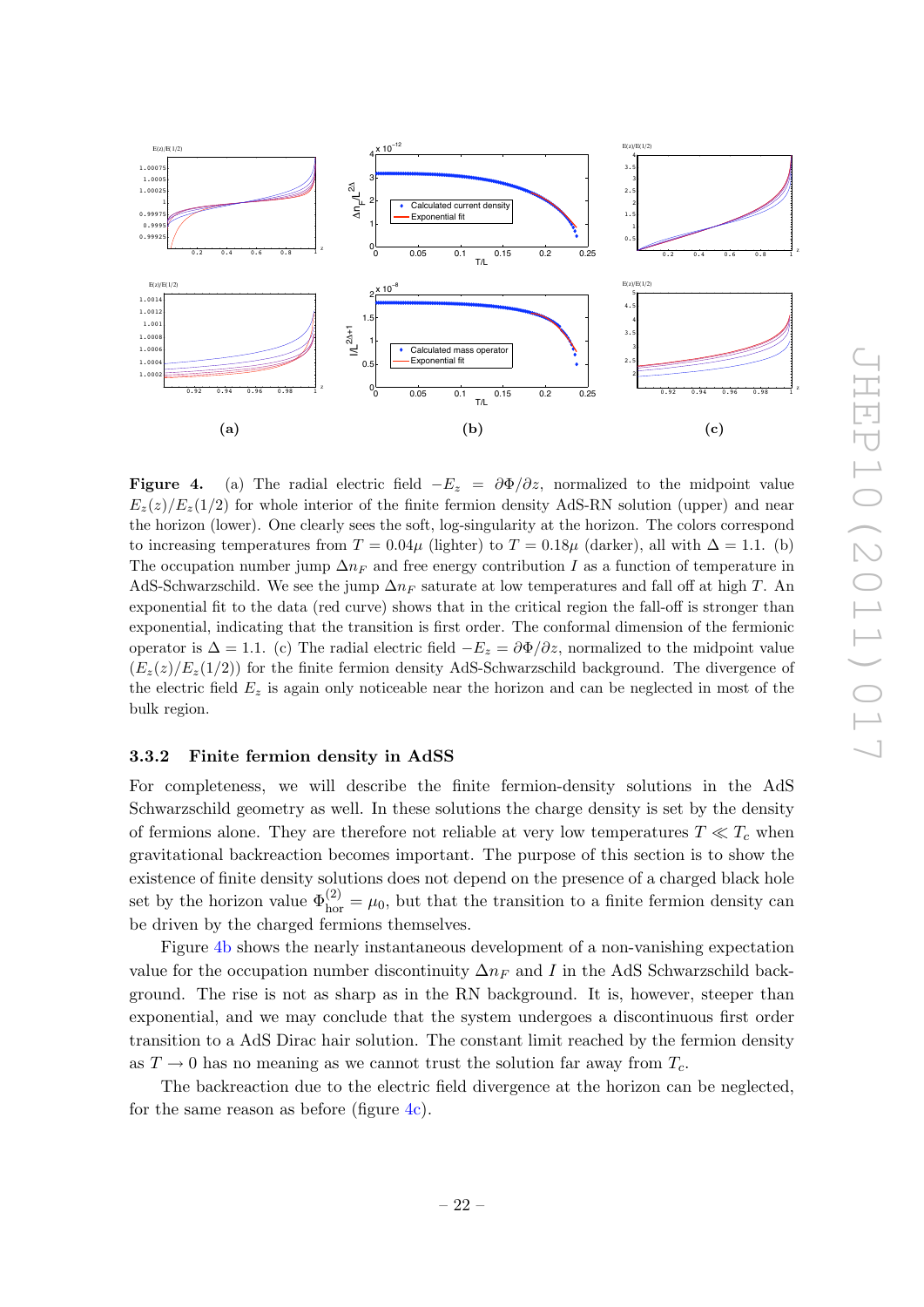

<span id="page-23-1"></span>Figure 5. The single-fermion spectral function in the probe limit of pure AdS Reissner-Nordström (red/yellow) minus the spectrum in the finite density system (blue). The conformal dimension is  $\Delta = 5/4$ , the probe charge  $g = 2$ , and  $\mu/T = 135$ . We can see two quasiparticle poles near  $\omega = 0$ , a non-FL pole with  $k_F^{\text{probe}} \simeq 0.11\mu$  and  $k_F^{\Delta n_F} \simeq 0.08\mu$  respectively and a FL-pole with  $k_F^{\text{probe}} \simeq 0.18\mu$ and  $k_F^{\Delta n_F} \simeq 0.17 \mu$ . The dispersion of both poles is visibly similar between the probe and the finite density backgroudnd. At the same time, the non-FL pole has about 8 times less weight in the finite density background, whereas the FL-pole has gained about 6.5 times more weight.

#### <span id="page-23-0"></span>3.4 Confirmation from fermion spectral functions

If, as we surmised, the finite fermion density phase is the true Fermi-liquid-like ground state, the change in the fermion spectral functions should be minimal as the characteristic quasiparticle peaks are already present in the probe limit, i.e. pure AdS Reissner-Nordström  $[11,$ [12\]](#page-27-10). Figure [5](#page-23-1) shows that quasiparticle poles near  $\omega = 0$  with similar analytic properties can be identified in both the probe pure AdS-RN case and the AdS-RN Dirac-hair solution. The explanation for this similarity is that the electrostatic potential  $\Phi$  almost completely determines the spectrum, and the change in  $\Phi$  due to the presence of a finite fermion density is quite small. Still, one expects that the finite fermion density system is a more favorable state. This indeed follows from a detailed comparison between the spectral functions  $A(\omega; k)$  in the probe limit and the fermion-liquid phase (figure [5\)](#page-23-1). We see that:

- 1. All quasiparticle poles present in the probe limit are also present in the Dirac hair phase, at a slightly shifted value of  $k_F$ . This shift is a consequence of the change in the bulk electrostatic potential  $\Phi$  due to the presence of the charged matter. For a Fermi-liquid-like quasiparticle corresponding to the second pole in the operator with  $\Delta = 5/4$  and  $g = 2$  we find  $k_F^{\text{probe}} - k_F^{\Delta n_F} = 0.07 \mu$ . The non-Fermi-liquid pole, i.e. the first pole for the same conformal operator, has  $k_F^{\text{probe}} - k_F^{\Delta n_F} = 0.03 \mu$ .
- 2. The dispersion exponents  $\nu$  defined through  $(\omega E_F)^2 \sim (k k_F)^{2/\nu}$ , also maintain roughly the same values as both solutions. This is visually evident in the near similar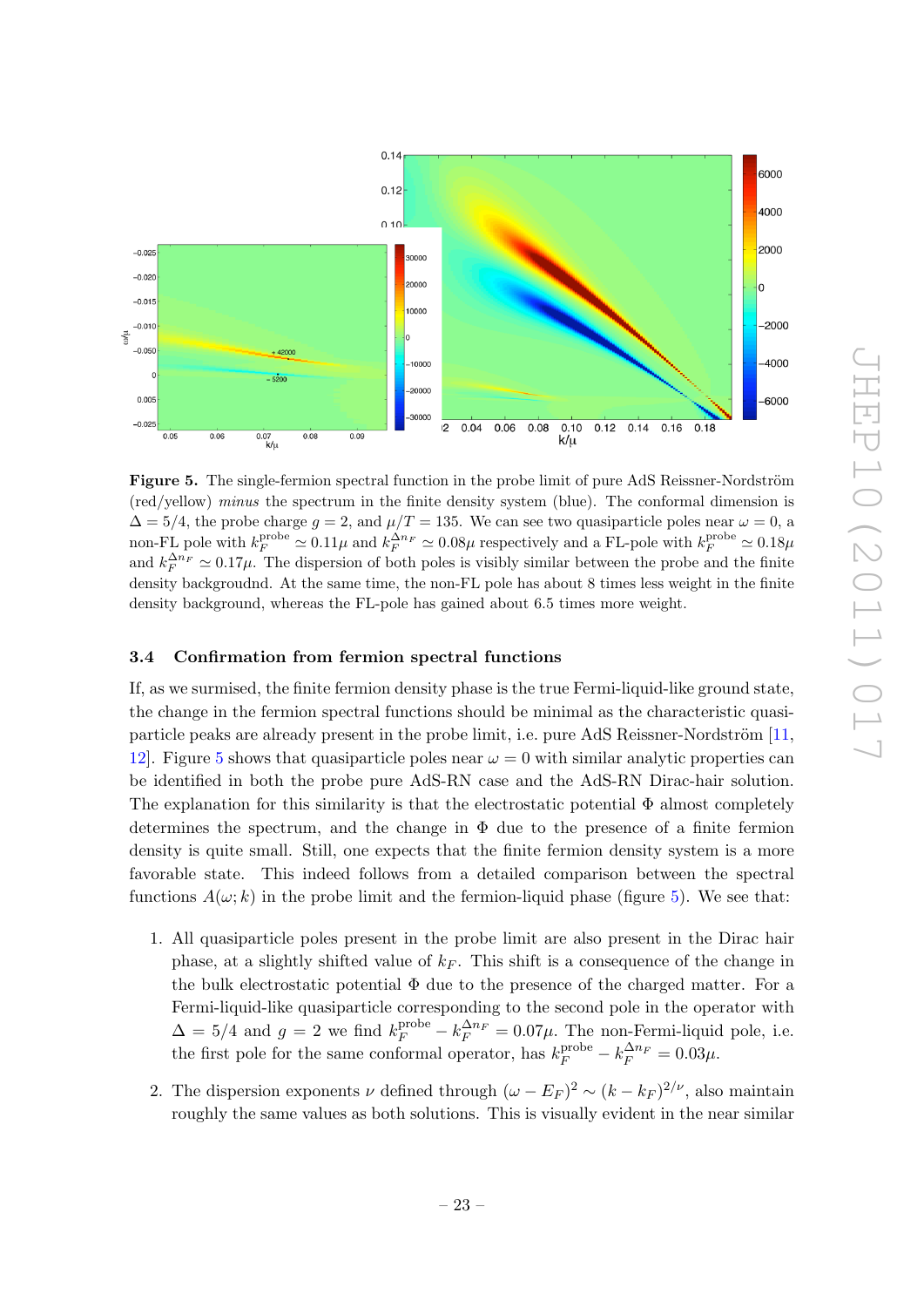slopes of the ridges in figure [5.](#page-23-1) In the AdS Reissner-Nordström background, the dispersion coefficients are known analytically as a function of the Fermi momentum:  $\nu_{k_F} = \sqrt{2\frac{k_F^2}{\mu^2}-\frac{1}{3}+\frac{1}{6}}$  $\frac{1}{6} (\Delta - 3/2)^2$  [\[13\]](#page-27-6). The Fermi-liquid-like quasiparticle corresponding to the second pole in the operator with  $\Delta = 5/4$  and  $g = 2$  has  $\nu_{k_B}^{\text{probe}}$  $k_F^{\text{probe}} = 1.02$  vs.  $\nu^{\Delta n_F} = 1.01$ . The non-Fermi-liquid pole corresponding to the first pole for the same conformal operator, has  $\nu_{k_D}^{\text{probe}}$  $\chi_{F}^{\text{probe}} \approx 0.10$ , and  $\nu^{\Delta n_F} = 0.12$ .

- 3. The most distinct property of the finite density phase is the redistributed spectral weight of the poles. The non-Fermi liquid pole reaches its maximum height about  $10^4$ , an order of magnitude less than in the probe limit, whereas the second, Fermi liquidlike pole, increases by an order of magnitude. This suggests that the finite density state corresponds to the Fermi-liquid like state, rather than a non-Fermi liquid.
- 4. As we mentioned in the introduction, part of the reason to suspect the existence of an AdS-RN Dirac-hair solution is that a detailed study of spectral functions in AdS-RN reveals that the quasiparticle peak is anomalously sensitive to changes in T. This anomalous temperature dependence disappears in the finite density solution. Specifically in pure AdS-RN the position  $\omega_{\text{max}}$  where the peak height is maximum, denoted  $E_F$  in [\[12\]](#page-27-10), does not agree with the value  $\omega_{pole}$ , where the pole touches the real axis in the complex  $\omega$ -plane, for any finite value of T, and is exponentially sensitive to changes in  $T$  (figure [6\)](#page-25-0). In the AdS-RN Dirac hair solution the location  $\omega_{\text{max}}$  and the location  $\omega_{pole}$  do become the same. Figure [6b](#page-25-1) shows that the maximum of the quasiparticle peak always sits at  $\omega \simeq 0$  in finite density Dirac hair solution, while it only reaches this as  $T \to 0$  in the probe AdS-RN case.

#### <span id="page-24-0"></span>4 Discussion and conclusion

Empirically we know that the Fermi liquid phase of real matter systems is remarkably robust and generic. This is corroborated by analyzing effective field theory around the Fermi surface, but as it assumes the ground state it cannot explain its genericity. If the Fermi liquid ground state is so robust, this must also be a feature of the recent holographic approaches to strongly interacting fermionic systems. Our results here indicate that this is so. We have used Migdal's relation to construct AdS/CFT rules for the holographic dual of a Fermi liquid: the characteristic occupation number discontinuity  $\Delta n_F$  is encoded in the normalizable subsubleading component of the spatially averaged fermion density  $J_{-}^{0}(z) \equiv$  $\int d^3k \bar{\Psi}(\omega=0,-k,z)i\gamma^0\Psi(\omega=0,k,z)$  near the AdS boundary. This density has its own set of evolution equations, based on the underlying Dirac field, and insisting on normalizability automatically selects the on-shell wavefunctions of the underlying Dirac-field.

The simplest AdS solution that has a non-vanishing expectation value for the occupation number discontinuity  $\Delta n_F$  is that of a single fermion wavefunction. Using the density approach — which through the averaging appears to describe a class of solutions rather than one specific solution — we have constructed the limit of this solution where gravitational backreaction is ignored. At low black hole temperatures this solution with fermionic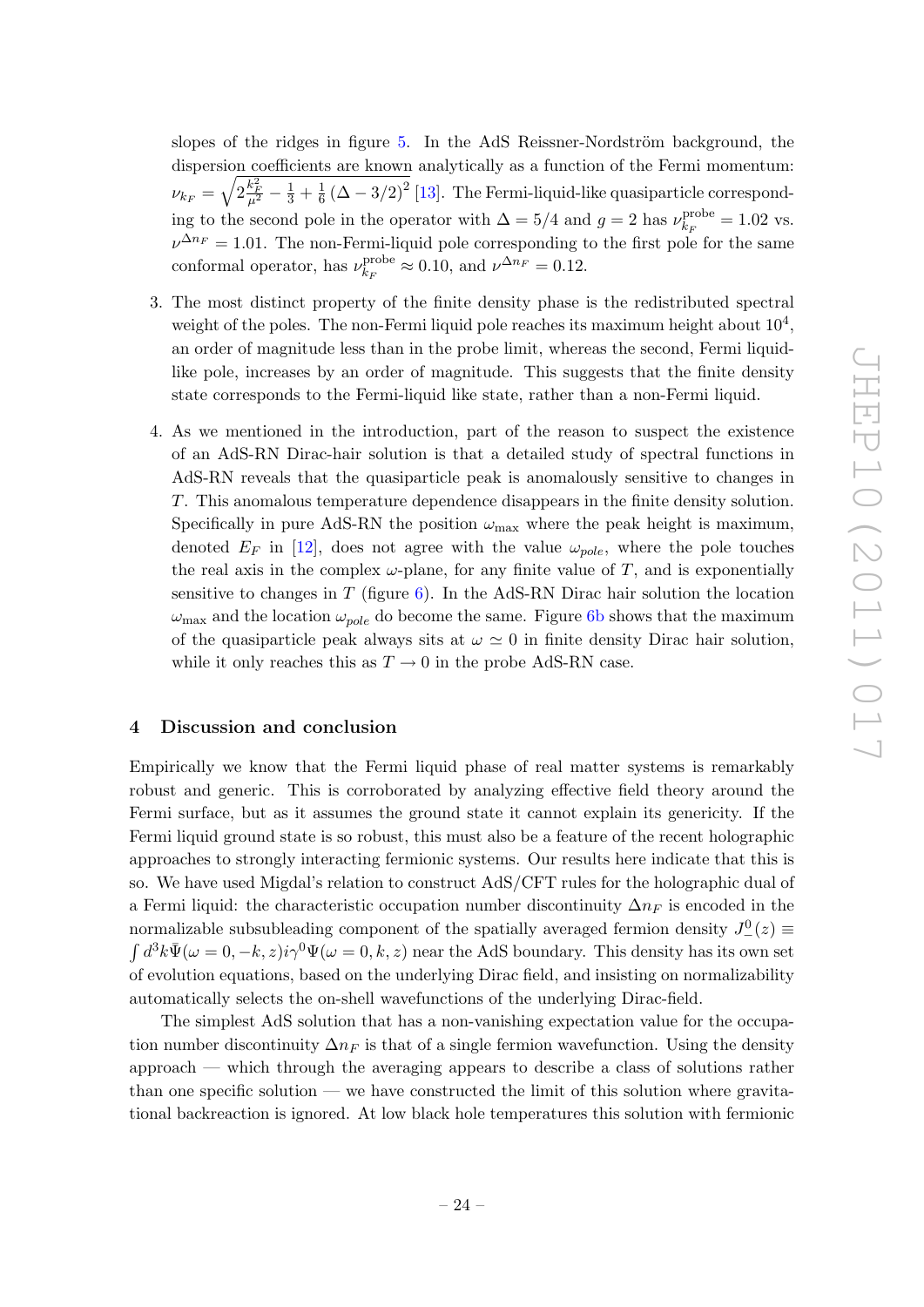

<span id="page-25-1"></span><span id="page-25-0"></span>**Figure 6.** (a) Single fermion spectral functions near  $\omega = 0$  in pure AdS Reissner-Nordström (blue) and in the finite fermion density background (red). In the former the position of the maximum approaches  $\omega = 0$  as T is lowered whereas in the latter the position of the maximum stays close to  $T = 0$  for all values of T. (b) Position of the maximum of the quasiparticle peak in  $k-\omega$  plane, for different temperatures and  $\Delta = 5/4$ . The probe limit around a AdS-RN black hole (blue) carries a strong temperature dependence of the  $\omega_{\text{max}}$  value, with  $\omega_{\text{max,T}\neq 0}\neq 0$ . In the finite fermion density background, the position of the maximum (red) is nearly independent of temperature and stays at  $\omega = 0$ .

"Dirac hair" is the preferred ground state. Through an analysis of the free energy, we argue that this gravitational solution with a non-zero fermion profile precisely corresponds to a system with a finite density of fermions. A spectral analysis still reveals a zoo of Fermi-surfaces in this ground state, but there are indications that in the full gravitationally backreacted solution only a Landau Fermi-liquid type Fermi surface survives. This follows in part from the relation between the spectral density and the Fermi momentum of a particular Landau liquid-like Fermi surface; it also agrees with the prediction from Luttinger's theorem. Furthermore, the spectral analysis in the finite density state shows no anomalous temperature dependence present in the pure charged black-hole single spectral functions. This also indicates that the finite density state is the true ground state.

The discovery of this state reveals a new essential component in the study of strongly coupled fermionic systems through gravitational duals, where one should take into account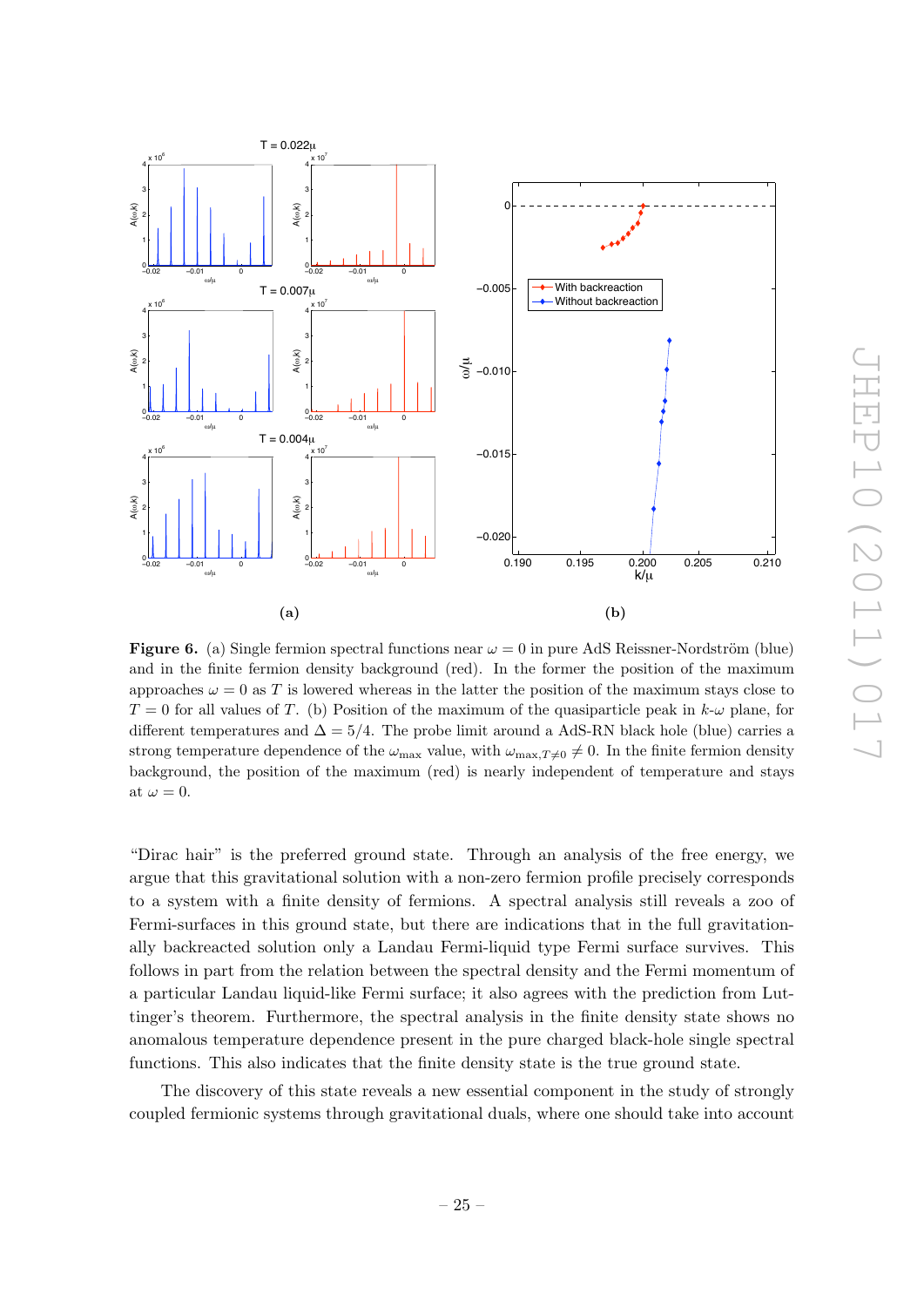the expectation values of fermion bilinears. Technically the construction of the full gravitationally backreacted solution is a first point that is needed to complete our finding. A complete approach to this problem will have to take into account the many-body physics in the bulk. Within the approach presented in this paper, it means the inclusion of additional fermion wavefunctions, filling the bulk Fermi surface. The realization, however, that expectation values of fermion bilinears can be captured in holographic duals and naturally encode phase separations in strongly coupled fermion systems should find a large set of applications in the near future.

## Acknowledgments

We thank F. Benini, J. de Boer, E. Gubankova, S. Hartnoll, C. Herzog, E. Kiritsis, H. Liu, M. Medvedyeva, J. McGreevy, A. O'Bannon, G. Policastro, and J. Sonner for extensive discussions. We are very grateful to the KITP Santa Barbara for its generous hospitality and the organizers and participants of the AdS/CMT Workshop (July 2009). KS thanks the Galileo Galilei Institute for Theoretical Physics for the hospitality and the INFN for partial support during the completion of this work. This research was supported in part by a VIDI Innovative Research Incentive Grant (K. Schalm) from the Netherlands Organization for Scientific Research (NWO), a Spinoza Award (J. Zaanen) from the Netherlands Organisation for Scientific Research (NWO) and the Dutch Foundation for Fundamental Research on Matter (FOM).

Open Access. This article is distributed under the terms of the Creative Commons Attribution Noncommercial License which permits any noncommercial use, distribution, and reproduction in any medium, provided the original author(s) and source are credited.

### References

- <span id="page-26-0"></span>[1] C.M. Varma, Z. Nussinov and W. van Saarloos, Singular Fermi Liquids, [Phys. Rept.](http://dx.doi.org/10.1016/S0370-1573(01)00060-6) 361 [\(2002\) 267](http://dx.doi.org/10.1016/S0370-1573(01)00060-6) [[cond-mat/0103393](http://arxiv.org/abs/cond-mat/0103393)].
- <span id="page-26-1"></span>[2] J.H. She and J. Zaanen, BCS Superconductivity in Quantum Critical Metals, [Phys. Rev.](http://dx.doi.org/10.1103/PhysRevB.80.184518) B80 [\(2009\) 184518](http://dx.doi.org/10.1103/PhysRevB.80.184518) [[arXiv:0905.1225](http://arxiv.org/abs/0905.1225)].
- <span id="page-26-2"></span>[3] H. v. Löhneysen, A. Rosch, M. Vojta and P. Wölfle, *Fermi-liquid instabilities at magnetic* quantum phase transitions, [Rev. Mod. Phys.](http://dx.doi.org/10.1103/RevModPhys.79.1015) 79 (2007) 1015 [[cond-mat/0606317](http://arxiv.org/abs/cond-mat/0606317)].
- <span id="page-26-3"></span>[4] M. Gurvitch and A.T. Fiory, Resistivity of  $La1.825Sr0.175CuO4$  and  $YBa2Cu3O7$  to 1100 K: Absence of saturation and its implications, [Phys. Rev. Lett.](http://dx.doi.org/10.1103/PhysRevLett.59.1337) 59 (1987) 1337.
- <span id="page-26-4"></span>[5] P. Phillips and C. Chamon, Breakdown of One-Paramater Scaling in Quantum Critical Scenarios for the High-Temperature Copper-oxide Superconductors, [Phys. Rev. Lett.](http://dx.doi.org/10.1103/PhysRevLett.95.107002) 95 [\(2005\) 107002](http://dx.doi.org/10.1103/PhysRevLett.95.107002) [[cond-mat/0412179](http://arxiv.org/abs/cond-mat/0412179)].
- <span id="page-26-5"></span>[6] J. Zaanen, Quantum critical electron systems: the unchartered sign worlds, [Science](http://dx.doi.org/10.1126/science.1152443) 319 [\(2008\) 1205.](http://dx.doi.org/10.1126/science.1152443)
- <span id="page-26-6"></span>[7] J.M. Luttinger, Fermi Surface and Some Simple Equilibrium Properties of a System of Interacting Fermions, Phys. Rev. 119 [\(1960\) 1153](http://dx.doi.org/10.1103/PhysRev.119.1153) [\[SPIRES\]](http://www-spires.slac.stanford.edu/spires/find/hep/www?j=PHRVA,119,1153).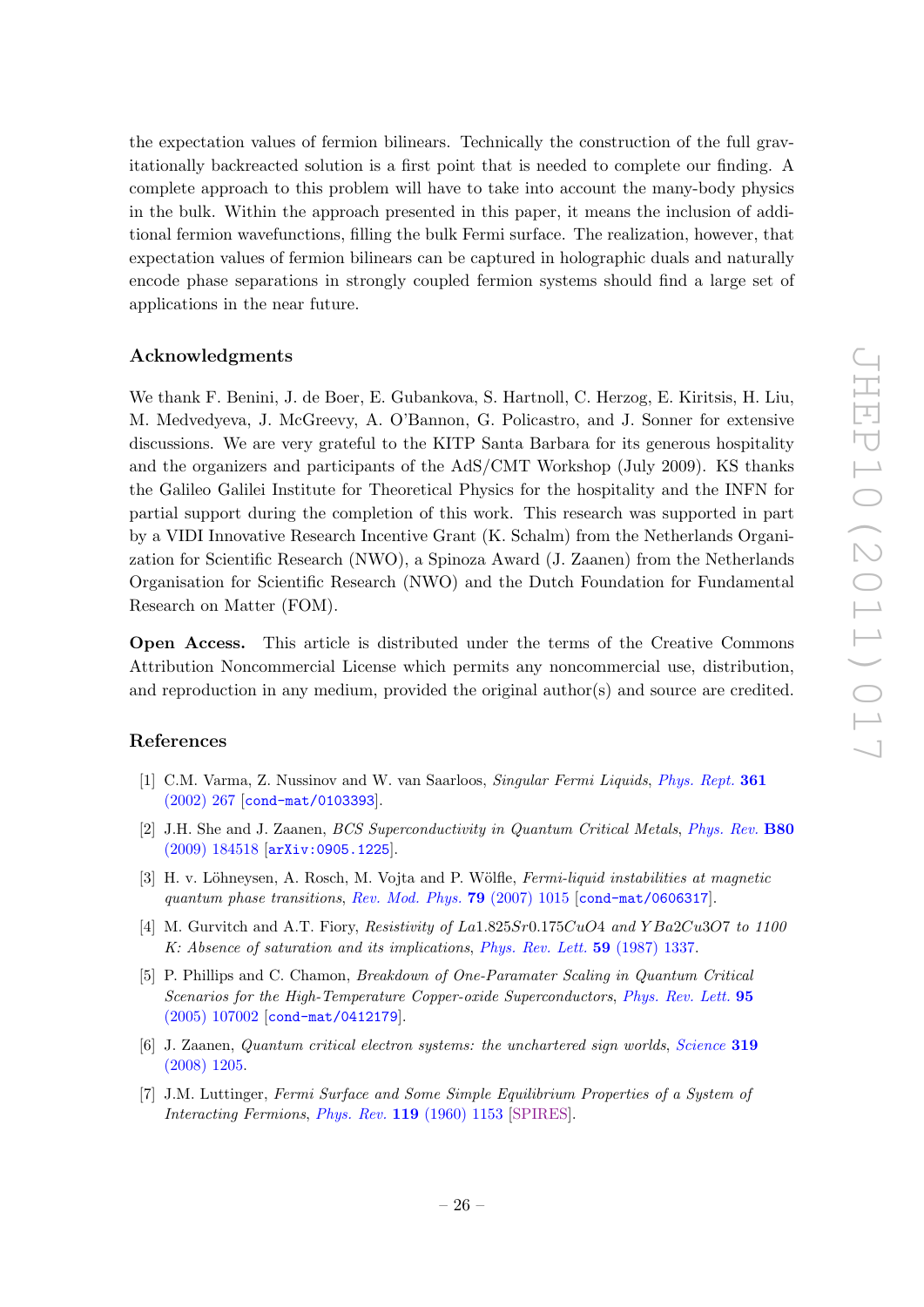- <span id="page-27-0"></span>[8] J.C. Campuzano, M.R. Norman and M. Randeria, *Photoemission in the High-T<sub>c</sub>* Superconductors, in Handbook of Physics: Physics of Conventional and Unconventional Superconductors, K.H. Benneman and J.B. Ketterson eds., Springer Verlag, (2004) [[cond-mat/0209476](http://arxiv.org/abs/cond-mat/0209476)].
- [9] A. Damascelli, Z. Hussain and Z.-X. Shen, Angle-resolved photoemission studies of the cuprate superconductors, [Rev. Mod. Phys.](http://dx.doi.org/10.1103/RevModPhys.75.473) 75 (2003) 473 [[cond-mat/0208504](http://arxiv.org/abs/cond-mat/0208504)] [\[SPIRES\]](http://www-spires.slac.stanford.edu/spires/find/hep/www?j=RMPHA,75,473).
- <span id="page-27-1"></span>[10] X.J. Zhou, T. Cuk, T. Devereaux, N. Nagaosa and Z.-X. Shen, Angle-Resolved Photoemission Spectroscopy on Electronic Structure and Electron-Phonon Coupling in Cuprate Superconductors in Handbook of High-Temperature Superconductivity: Theory and Experiment, J.R. Schrieffer, Springer Verlag, (2007) [[cond-mat/0604284](http://arxiv.org/abs/cond-mat/0604284)].
- <span id="page-27-2"></span>[11] H. Liu, J. McGreevy and D. Vegh, Non-Fermi liquids from holography, [Phys. Rev.](http://dx.doi.org/10.1103/PhysRevD.83.065029) D 83 [\(2011\) 065029](http://dx.doi.org/10.1103/PhysRevD.83.065029) [[arXiv:0903.2477](http://arxiv.org/abs/0903.2477)] [\[SPIRES\]](http://www-spires.slac.stanford.edu/spires/find/hep/www?eprint=0903.2477).
- <span id="page-27-10"></span>[12] M. Cubrovic, J. Zaanen and K. Schalm, String Theory, Quantum Phase Transitions and the Emergent Fermi-Liquid, Science 325 [\(2009\) 439](http://dx.doi.org/10.1126/science.1174962) [[arXiv:0904.1993](http://arxiv.org/abs/0904.1993)] [\[SPIRES\]](http://www-spires.slac.stanford.edu/spires/find/hep/www?eprint=0904.1993).
- <span id="page-27-6"></span>[13] T. Faulkner, H. Liu, J. McGreevy and D. Vegh, Emergent quantum criticality, Fermi surfaces and AdS2, Phys. Rev. **D 83** [\(2011\) 125002](http://dx.doi.org/10.1103/PhysRevD.83.125002) [[arXiv:0907.2694](http://arxiv.org/abs/0907.2694)] [\[SPIRES\]](http://www-spires.slac.stanford.edu/spires/find/hep/www?eprint=0907.2694).
- [14] T. Faulkner, N. Iqbal, H. Liu, J. McGreevy and D. Vegh, From black holes to strange metals, [arXiv:1003.1728](http://arxiv.org/abs/1003.1728) [\[SPIRES\]](http://www-spires.slac.stanford.edu/spires/find/hep/www?eprint=1003.1728).
- <span id="page-27-3"></span>[15] T. Faulkner, N. Iqbal, H. Liu, J. McGreevy and D. Vegh, Strange metal transport realized by gauge/gravity duality, Science 329 [\(2010\) 1043](http://dx.doi.org/10.1126/science.1189134) [\[SPIRES\]](http://www-spires.slac.stanford.edu/spires/find/hep/www?j=SCIEA,329,1043).
- <span id="page-27-4"></span>[16] S.-S. Lee, A Non-Fermi Liquid from a Charged Black Hole: A Critical Fermi Ball, [Phys.](http://dx.doi.org/10.1103/PhysRevD.79.086006) Rev. D 79 [\(2009\) 086006](http://dx.doi.org/10.1103/PhysRevD.79.086006) [[arXiv:0809.3402](http://arxiv.org/abs/0809.3402)] [\[SPIRES\]](http://www-spires.slac.stanford.edu/spires/find/hep/www?eprint=0809.3402).
- <span id="page-27-5"></span>[17] S.-J. Rey, String theory on thin semiconductors: Holographic realization of Fermi points and surfaces, [Prog. Theor. Phys. Suppl.](http://dx.doi.org/10.1143/PTPS.177.128) 177 (2009) 128 [[arXiv:0911.5295](http://arxiv.org/abs/0911.5295)] [\[SPIRES\]](http://www-spires.slac.stanford.edu/spires/find/hep/www?eprint=0911.5295).
- <span id="page-27-7"></span>[18] S.S. Gubser, Breaking an Abelian gauge symmetry near a black hole horizon, [Phys. Rev.](http://dx.doi.org/10.1103/PhysRevD.78.065034) D 78 [\(2008\) 065034](http://dx.doi.org/10.1103/PhysRevD.78.065034) [[arXiv:0801.2977](http://arxiv.org/abs/0801.2977)] [\[SPIRES\]](http://www-spires.slac.stanford.edu/spires/find/hep/www?eprint=0801.2977).
- <span id="page-27-11"></span>[19] S.A. Hartnoll, C.P. Herzog and G.T. Horowitz, Building a Holographic Superconductor, [Phys.](http://dx.doi.org/10.1103/PhysRevLett.101.031601) Rev. Lett. 101 [\(2008\) 031601](http://dx.doi.org/10.1103/PhysRevLett.101.031601) [[arXiv:0803.3295](http://arxiv.org/abs/0803.3295)] [\[SPIRES\]](http://www-spires.slac.stanford.edu/spires/find/hep/www?eprint=0803.3295).
- <span id="page-27-12"></span>[20] S.A. Hartnoll, C.P. Herzog and G.T. Horowitz, Holographic Superconductors, [JHEP](http://dx.doi.org/10.1088/1126-6708/2008/12/015) 12 [\(2008\) 015](http://dx.doi.org/10.1088/1126-6708/2008/12/015) [[arXiv:0810.1563](http://arxiv.org/abs/0810.1563)] [\[SPIRES\]](http://www-spires.slac.stanford.edu/spires/find/hep/www?eprint=0810.1563).
- <span id="page-27-8"></span>[21] S.A. Hartnoll, Lectures on holographic methods for condensed matter physics, [Class. Quant.](http://dx.doi.org/10.1088/0264-9381/26/22/224002) Grav. 26 [\(2009\) 224002](http://dx.doi.org/10.1088/0264-9381/26/22/224002) [[arXiv:0903.3246](http://arxiv.org/abs/0903.3246)] [\[SPIRES\]](http://www-spires.slac.stanford.edu/spires/find/hep/www?eprint=0903.3246).
- <span id="page-27-9"></span>[22] F. Finster, J. Smoller and S.-T. Yau, Non-Existence of Black Hole Solutions to Static, Spherically Symmetric Einstein-Dirac Systems — a Critical Discussion,  $gr-qc/0211043$ [\[SPIRES\]](http://www-spires.slac.stanford.edu/spires/find/hep/www?eprint=GR-QC/0211043).
- [23] F. Finster, J. Smoller and S.-T. Yau, Absence of stationary, spherically symmetric black hole solutions for Einstein-Dirac-Yang-Mills equations with angular momentum, Adv. Theor. Math. Phys. 4 (2002) 1231 [[gr-qc/0005028](http://arxiv.org/abs/gr-qc/0005028)] [\[SPIRES\]](http://www-spires.slac.stanford.edu/spires/find/hep/www?eprint=GR-QC/0005028).
- [24] F. Finster, J. Smoller and S.-T. Yau, The interaction of Dirac particles with non-Abelian gauge fields and gravity: Bound states, [Nucl. Phys.](http://dx.doi.org/10.1016/S0550-3213(00)00370-9) B 584 (2000) 387 [[gr-qc/0001067](http://arxiv.org/abs/gr-qc/0001067)] [\[SPIRES\]](http://www-spires.slac.stanford.edu/spires/find/hep/www?eprint=GR-QC/0001067).